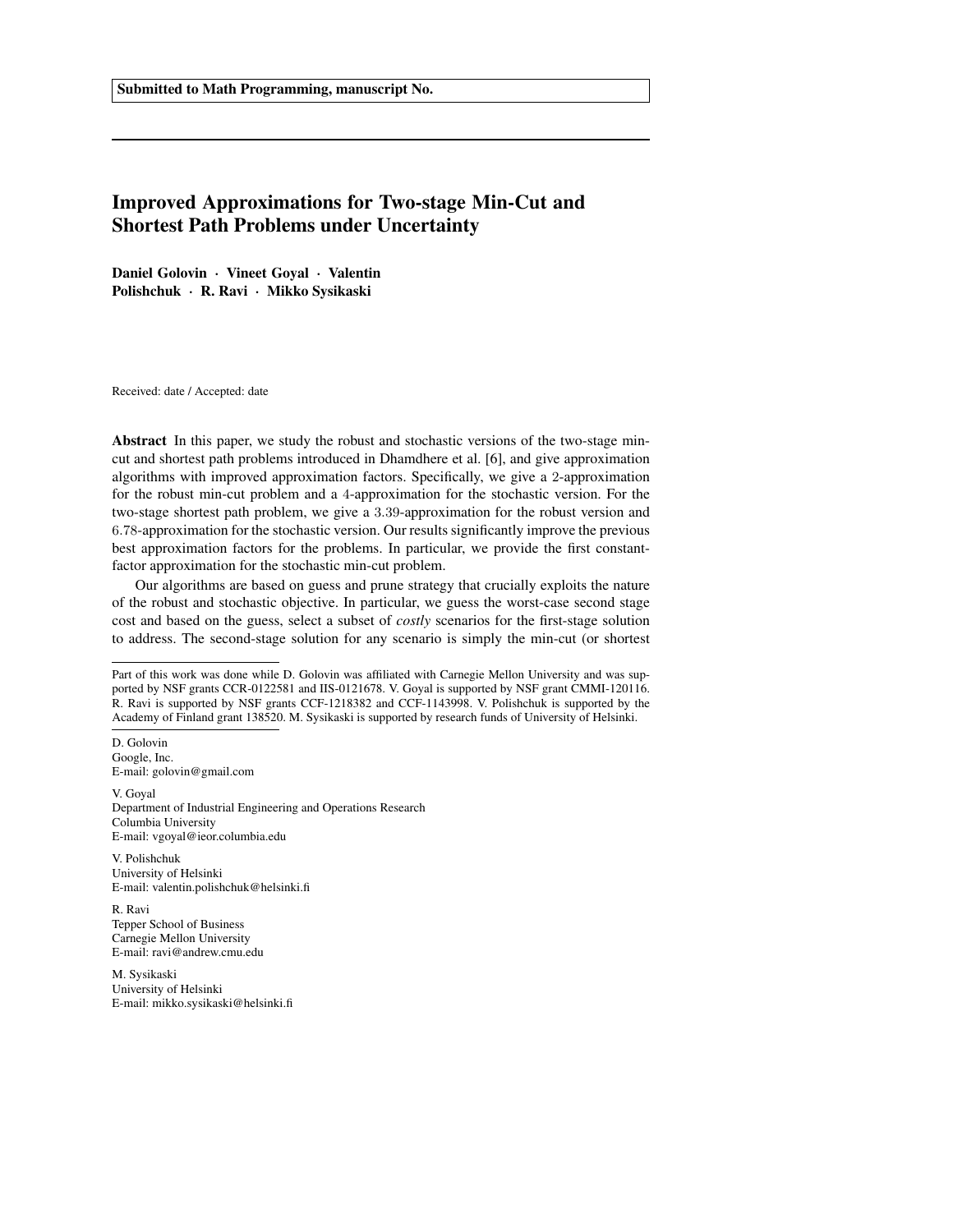path) problem in the residual graph. The key contribution is to show that there is a nearoptimal first stage solution that completely satisfies the subset of costly scenarios that are selected by our procedure. While the guess and prune strategy is not directly applicable for the stochastic versions, we show that using a novel LP formulation, we can adapt a guess and prune algorithm for the stochastic versions. Our algorithms based on the guess and prune strategy provide insights about the applicability of this approach for more general robust and stochastic versions of combinatorial problems.

## 1 Introduction

In this paper, we study the two-stage robust and stochastic versions of two classical combinatorial optimization problems, namely, minimum-cut and shortest path under demand uncertainty, where cut or connectivity requirements are uncertain in addition to the objective coefficient uncertainty. The goal is to build a two-stage solution to minimize the worst-case or the expected cost, where in the first-stage the cost is lower but the constraints are uncertain, and in the second-stage the constraints are known but the cost is higher. This tradeoff between cost and uncertainty is common in most decision problems in the real world where parameters are often uncertain in the optimization phase. Both stochastic and robust optimization have been extensively studied in the literature to model decision problems under uncertainty. We refer the reader to several textbooks including Infanger [15], Kall and Wallace [16], Prekopa [18], Shapiro [20], Shapiro et al. [21] and the references therein for a comprehensive review of stochastic optimization, and to the survey by Bertsimas et al. [3] and the book by Ben-Tal et al. [2] and the references therein for an extensive review of the literature in robust optimization.

Stochastic optimization models for general covering problems were introduced and studied in several recent papers (see Gupta et al. [13], Immorlica et al. [14], Ravi and Sinha [19], Shmoys and Swamy [22]). Dhamdhere et al. [6] introduce the demand-robust version of twostage covering problems where the objective is to minimize the worst-case cost instead of the expected cost as in the stochastic version. They prove a structural result about the firststage solution in this model and use it to give approximation algorithms for several two-stage covering problems including set cover, multi-cut, Steiner tree and facility location. In this paper, we consider the robust and stochastic versions of min-cut and shortest path, and give improved approximation algorithms. These special cases of the multi-cut and Steiner tree problems allow us to focus on the complexity of robust and stochastic modeling. Both mincut and shortest path problems are polynomial time solvable in the deterministic case but are APX-hard in the two-stage model (see Khandekar et al. [17] and Gupta et al. [13]). We propose algorithms with significantly better approximation ratios as compared to the algorithms in Dhamdhere et al. [6] and Gupta et al. [13]. More importantly, our algorithms are based on a guess and prune strategy that exploit crucial properties of the robust and stochastic objective, thus providing interesting insights for developing algorithms for more general problems in these models.

#### 1.1 Model and Notations

Let us formally introduce the two-stage min-cut and shortest path problems.

Two-stage Minimum cut problems. We consider both robust and stochastic versions of the two-stage min-cut problem under demand uncertainty. We are given an undirected graph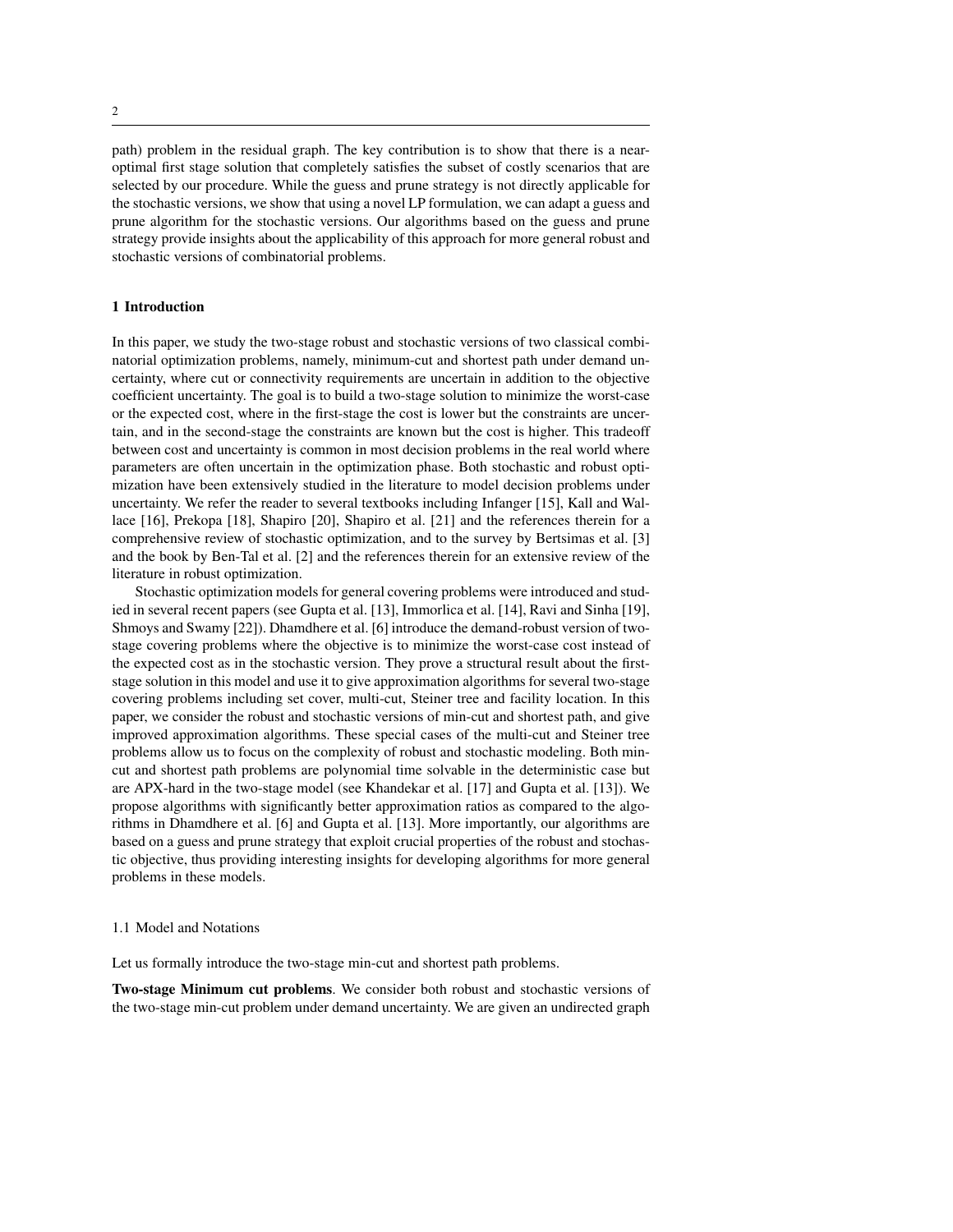$G = (V, E)$  with edge costs  $c_f : E \to \mathbb{R}_+$  and a root vertex r. Unlike the deterministic min-cut problem, the terminal that needs to be separated from  $r$  is uncertain and is given by a list of  $k$  scenarios, only one of which is realized in the second stage. Each scenario  $i = 1, \ldots, k$  is specified by the terminal  $t_i$  and an inflation factor  $\sigma_i$  which is the factor by which each edge becomes costlier in the second stage in scenario  $i$ . The goal is to build a two-stage solution, i.e., select a set of edges  $E_f$  in the first-stage and, for each scenario i, a set of recourse edges  $E_s^i$  in the second-stage such that  $E_f \cup E_s^i$  separate r from  $t_i$  for all scenarios  $i = 1, \ldots, k$ . Note the tradeoff between cost and uncertainty: in the first-stage, the edge costs are small but the terminal that needs to be separated from  $r$  is uncertain. In the second-stage, we know the terminal but the edge costs are higher by the corresponding inflation factor. Let  $[k]$  denote  $\{1, \ldots, k\}$ .

Robust Min-Cut Problem,  $(\Pi_{RMC})$ . In the robust min-cut problem, the goal is to find a two-stage min-cut solution such that the worst-case cost over all scenarios is minimized, i.e.,

$$
\min_{E_f, E_s^i \subseteq E, i \in [k]} c_f(E_f) + \max_{i=1}^k \sigma_i \cdot c_f(E_s^i)
$$
\n
$$
\text{s.t. } E_f \cup E_s^i \text{ separate } r \text{ from } t_i.
$$
\n(1.1)

**Stochastic Min-Cut Problem,**  $(\Pi_{SMC})$ . In the stochastic min-cut problem, for each scenario  $i \in [k]$ , we are also given its probability of occurrence,  $p_i$  such that  $p_1 + \ldots + p_k$  $p_k = 1$ . The goal is to find a two-stage min-cut solution such that the total expected cost is minimized, i.e.,

$$
\min_{E_f, E_s^i \subseteq E, i \in [k]} c_f(E_f) + \sum_{i=1}^k p_i \sigma_i \cdot c_f(E_s^i)
$$
\n
$$
\text{s.t. } E_f \cup E_s^i \text{ separate } r \text{ from } t_i.
$$
\n(1.2)

Two-stage shortest path problems. Similar to the robust and stochastic min-cut problems, we are given an undirected graph  $G = (V, E)$  with edge costs  $c_f : E \to \mathbb{R}_+$ , a root vertex  $r$ , and a list of  $k$  scenarios, only one of which realizes in the second-stage. Each scenario  $i = 1, \ldots, k$  specifies the terminal  $t_i$  that must be connected to r if that scenario realizes, and an inflation factor  $\sigma_i$  for edge costs. The goal is to build a two-stage solution, i.e., select a set of edges  $E_f$  in the first-stage and for each scenario i, a set of recourse edges  $E_s^i$  in the second-stage such that  $E_f \cup E_s^i$  connect r and  $t_i$  for all scenarios  $i = 1, ..., k$ .

Robust shortest path problem,  $(\Pi_{\text{RSP}})$ . In the robust shortest path problem, the goal is to find a two-stage shortest path solution such that the worst-case cost over all scenarios is minimized, i.e.,

$$
\min_{E_f, E_s^i \subseteq E, i \in [k]} c_f(E_f) + \max_{i=1}^k \sigma_i \cdot c_f(E_s^i)
$$
\n
$$
\text{s.t. } E_f \cup E_s^i \text{ connect } r \text{ and } t_i.
$$
\n
$$
(1.3)
$$

**Stochastic shortest path problem,**  $(H<sub>SSP</sub>)$ . In the stochastic shortest path problem, we are also given probabilities of occurrence,  $p_1, \ldots, p_k$  for all scenarios, such that  $p_1 +$  $\ldots + p_k = 1$ . The goal is to find a two-stage solution such that the total expected cost is minimized, i.e.,

$$
\min_{E_f, E_s^i \subseteq E, i \in [k]} c_f(E_f) + \sum_{i=1}^k p_i \sigma_i \cdot c_f(E_s^i)
$$
\n
$$
\text{s.t. } E_f \cup E_s^i \text{ connect } r \text{ and } t_i.
$$
\n(1.4)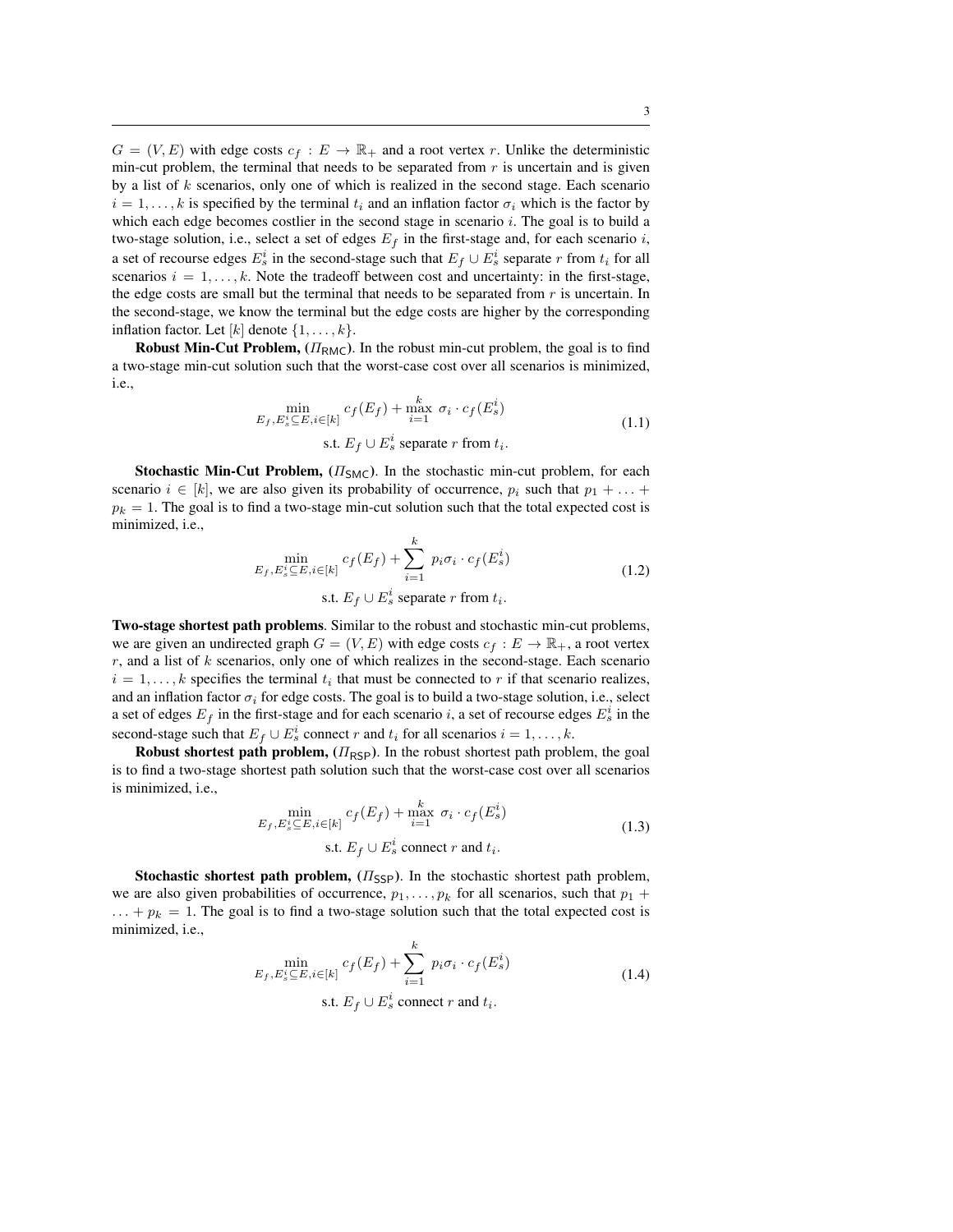# 1.2 Our Contributions

In this paper, we present improved approximation algorithms for the robust and stochastic versions of the min-cut and shortest path problems introduced above. Our main contributions are the following.

1. We present a 2-approximation for the robust min-cut problem which improves on the We present a 2-approximation for the robust fini-cut problem which improves on the  $O(\log n)$ -approximation for the problem in [6], and also on the  $(1 + \sqrt{2})$ -approximation that appears in a conference version of this paper [10]. Khandekar et al. [17] show that the robust min-cut problem is APX-hard even for the case of three scenarios and uniform inflation factor.

Our algorithm is based on a guess and prune strategy, where we guess the worst-case second-stage cost of an optimal solution. Based on the guess, we identify a set of *costly* scenarios (corresponding to terminals whose min-cut from  $r$  has a high cost), and we compute the first-stage solution that separates  $r$  from these terminals of costly scenarios. The second-stage solution for any scenario i is simply an  $r-t_i$  min-cut in the residual graph. The analysis is based on the structural properties of the minimum cuts. In particular, we use a novel charging argument using Gomory–Hu tree representation of pairwise min-cuts [11].

- 2. For the stochastic min-cut, we present a 4-approximation. Our algorithm is the first constant-factor approximation for the stochastic min-cut problem. Since the expected objective for the stochastic problem depends on the second-stage costs for all the scenarios and not just the worst-case cost, a guess and prune strategy is not directly applicable. However, we propose a novel approximate 0-1 formulation for the stochastic min-cut which can be rounded to give a 4-approximation for the problem.
- 3. We also give a ( $\gamma$  + 2)-approximation for the robust shortest path problem, where  $\gamma$  is the best approximation factor for the Steiner tree problem on undirected graphs. The best  $\gamma = 1.39$  is due to Byrka et al. [4] which implies a 3.39-approximation for the problem. This significantly improves on the 30-approximation for the problem in [6] and 7.1-approximation in the preliminary version of this paper [10]. The robust (and stochastic) shortest path problem is NP-hard as it contains the Steiner tree problem (if inflation factors =  $\infty$ , then the optimal solution is an optimal Steiner tree over all scenario terminals).

Similarly to the min-cut problem, the algorithm is based on a guess and prune strategy where we guess the worst-case second-stage cost of an optimal solution. However, the selection of *costly* scenarios to build the first-stage solution is quite different. The cost of building a feasible solution for all the costly scenarios in the first-stage can be potentially high. Therefore, we need to carefully select only a subset of costly scenarios for the first stage solution to achieve the desired approximation factor.

4. For the stochastic shortest path problem, we give a  $2(\gamma+2)$ -approximation which implies a 6.78-approximation (since  $\gamma = 1.39$  due to Byrka et al. [4]). This improves on the 30approximation for the problem in [13]. Similarly to the case of stochastic min-cut, we use an LP formulation for the problem to adapt to a guess and prune strategy. However, we lose an approximation factor of 2 as compared to the robust version (similar to the case of min-cut problem).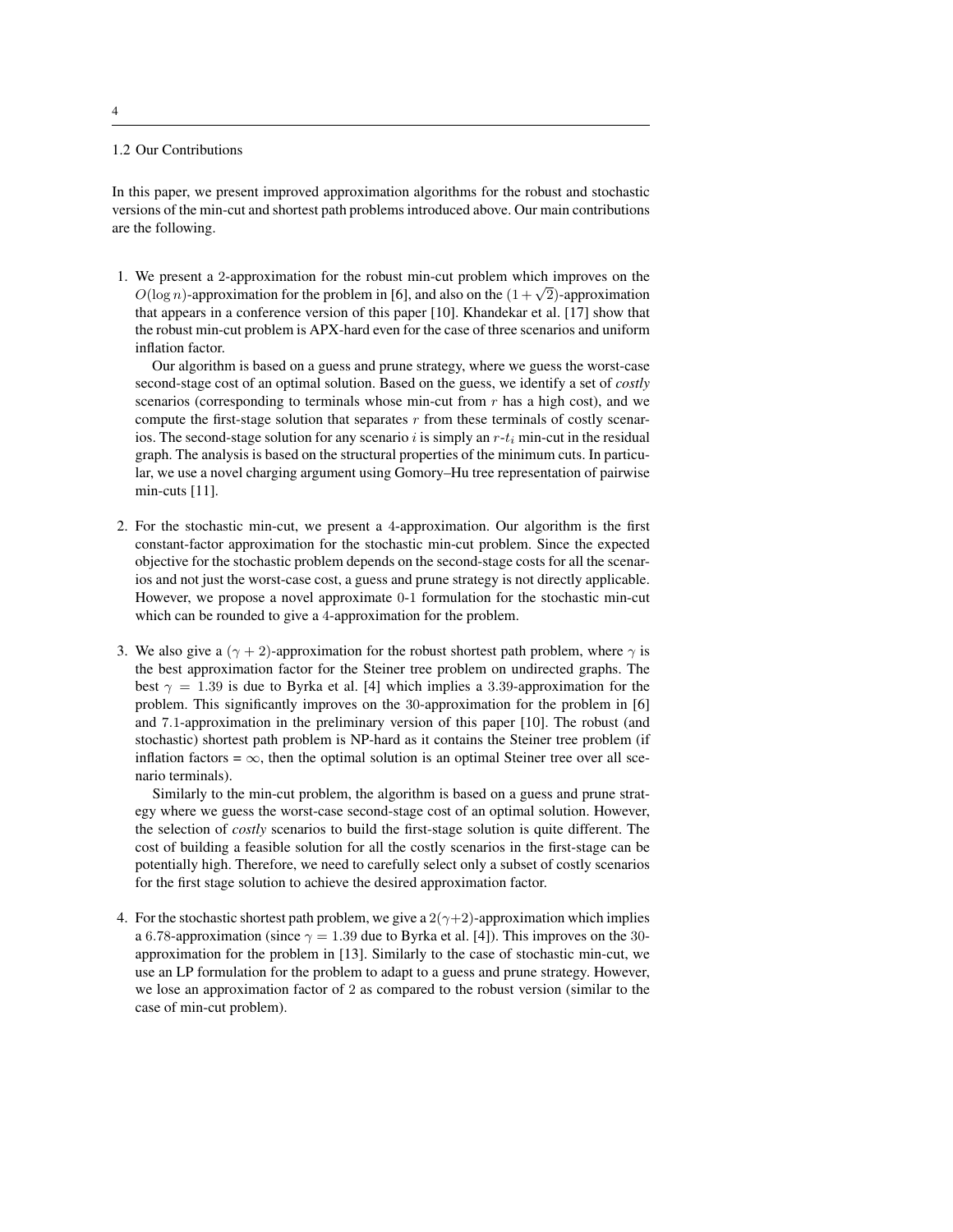As mentioned above, in all the algorithms, we use a guess and prune strategy in some form: we either directly guess the worst-case cost (for the robust versions) or use an LP formulation (for the stochastic versions) to find a set of *costly* scenarios, and then build a feasible solution for these scenarios in the first stage. We exploit the form of robust and stochastic objectives crucially and our analysis can provide insights for using this technique for more general robust and stochastic combinatorial problems.

#### 1.3 Related Work

Stochastic and robust versions of combinatorial problems have been studied extensively in the literature. Two-stage stochastic versions of the combinatorial problems were introduced in Ravi and Sinha [19] and Immorlica et al. [14] who gave approximation algorithms for several covering and packing problems. This led to a series of papers in this area including Gupta et al. [13] who give sampling based algorithms for polynomial number of scenarios, Shmoys and Swamy [22] who consider the case of exponential number of scenarios, and Charikar et al. [5] who propose a sample average approximation for two-stage stochastic combinatorial problems.

Dhamdhere et al. [6] introduced the robust version of two-stage combinatorial covering problems under uncertainty and gave approximation algorithms for several covering problems including set cover, min-cut, multi-cut, Steiner tree, and facility location. In particular, they give a 30-approximation for the robust Steiner tree problem,  $O(\log n)$ -approximation for the robust min-cut problem, and  $O(\log n \log \log n)$ -approximation for the robust multicut problem. The techniques in that paper also give first approximation algorithms for the stochastic min-cut and stochastic multi-cut problems with the same approximation factors as the robust versions. In a conference version of this paper [10], we present improved approxine robust versions. In a conference version of this paper  $[10]$ , we present improved approximation imations for the robust min-cut and robust shortest path problems:  $(1 + \sqrt{2})$ -approximation for the robust min-cut problem and 7.1-approximation for the robust shortest path problem. Feige et al. [7] and later Khandekar et al. [17] consider the case of exponential scenarios that are specified implicitly (all subsets of at most  $p$  terminals is a possible scenario) and give approximations for set cover, Steiner tree and facility location problems. Gupta et al. [12] generalize the result for exponential scenarios and give approximation algorithms for covering problems based on the guess and prune idea.

Outline. The rest of the paper is organized as follows. In Section 2, we present the 2 approximation for the robust min-cut problem and in Section 3, we describe our 4-approximation for the stochastic min-cut problem. In Sections 4 and 5, we describe our approximations for the robust and stochastic shortest path problems respectively.

#### 2 Two-stage Robust Min-Cut

In this section, we present our algorithm for the two-stage robust min-cut problem,  $\Pi_{\rm RMC}$ defined in (1.1). We present a 2-approximation for this problem improving the previous best approximation factor of  $(1 + \sqrt{2})$  in [10]. To motivate our approach, let us consider the special case of the robust min-cut problem when the graph is a tree. Suppose we know the maximum second-stage cost for an optimal solution is C. Any terminal  $t_i$ ,  $i = 1, \ldots, k$ whose min-cut from r costs more than  $\frac{C}{\sigma_i}$  (with respect to the first stage costs) should be separated from  $r$  in the first stage by this optimal solution. Otherwise, the second-stage cost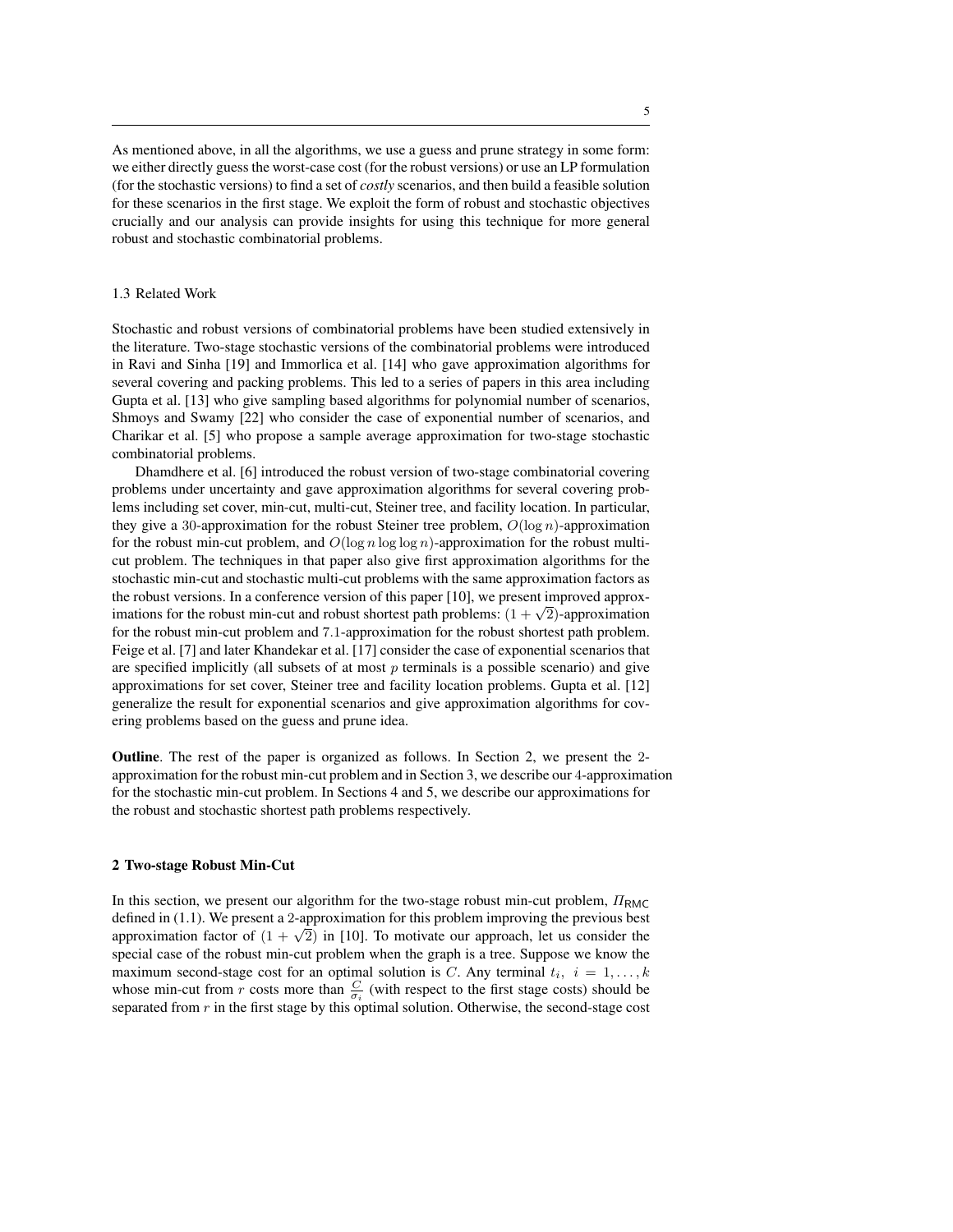for scenario i will be more than C. Furthermore, if the min-cut between r and  $t_i, i \in [k]$ is less than or equal to  $\frac{C}{\sigma_i}$ , this scenario can be handled independently in the second-stage within a cost at most  $C$ . Therefore, we can ignore scenario  $i$  in constructing the first-stage solution. This implies that if we know the value of  $C$ , we can identify exactly the set of terminals U that should be disconnected from  $r$  in the first stage. While we do not know the value of C, there are only a small number of values that are critical. Let  $cut-cost(t_i)$  denote the cost of the minimum cut between  $r$  and  $t_i$  in  $G$  with respect to first-stage cost function  $c_f$ . Notice that for a particular value of C,

$$
U = \{t_i \mid \sigma_i \cdot \text{cut-cost}(t_i) > C, i = 1, \dots, k\}.
$$

Assume wlog. that the scenarios are ordered such that

$$
\sigma_1 \cdot \text{cut-cost}(t_1) \ge \sigma_2 \cdot \text{cut-cost}(t_2) \ge \ldots \ge \sigma_k \cdot \text{cut-cost}(t_k).
$$

Therefore, for any value of C,  $U = \emptyset$  or  $U = \{t_1, \ldots, t_j\}$  for some  $j = 1, \ldots, k$  which implies that we need to try only  $k + 1$  values of C to find the best solution. This motivates the following algorithm described in Figure 1.

Algorithm  $A_{RMC}$  for the Robust Min-Cut Problem **Input**: Undirected graph  $G = (V, E)$ , root r, terminals  $T = \{t_1, t_2, \ldots, t_k\}$ , inflation factors  $\sigma_1, \ldots, \sigma_k$ . 1. Reorder terminals such that  $\sigma_1 \cdot \text{cut-cost}(t_1) \geq \sigma_2 \cdot \text{cut-cost}(t_2) \geq \ldots \geq \sigma_k \cdot \text{cut-cost}(t_k).$ 2. Initialize  $z \leftarrow \infty$ . 3. For  $j = 0, ..., k$ (a) Let  $U = \{t_1, ..., t_j\}$ . (Note  $U = \emptyset$  when  $j = 0$ .) (b) Compute the first stage solution:  $\hat{E}_f \leftarrow$  minimum r-U cut in G. (c) Compute the second stage solution for scenario  $i$ :  $\hat{E}^i_s \leftarrow \text{minimum } r\text{-}t_i \text{ cut in } G \setminus \hat{E}_f.$ (d) If  $z > c_f(\hat{E}_f) + \max_{i=1}^k \sigma_t \cdot c_f(\hat{E}_s^i)$  $z \leftarrow c_f(\hat{E}_f) + \max_{i=1}^k \sigma_t \cdot c_f(\hat{E}_s^i)$  $E_f \leftarrow \hat{E}_f$  $E_s^i \leftarrow \hat{E}_s^i$  for  $i = 1, \ldots, k$ . 4. **Return:**  $E_f$ ,  $E_s^i$  for  $i = 1, \ldots, k$ .

Fig. 1 Algorithm for the Robust Min-Cut Problem. It runs in  $\tilde{O}(k^2mn)$  time on undirected graphs using the max flow algorithm of Goldberg and Tarjan [9] to find minimum cuts.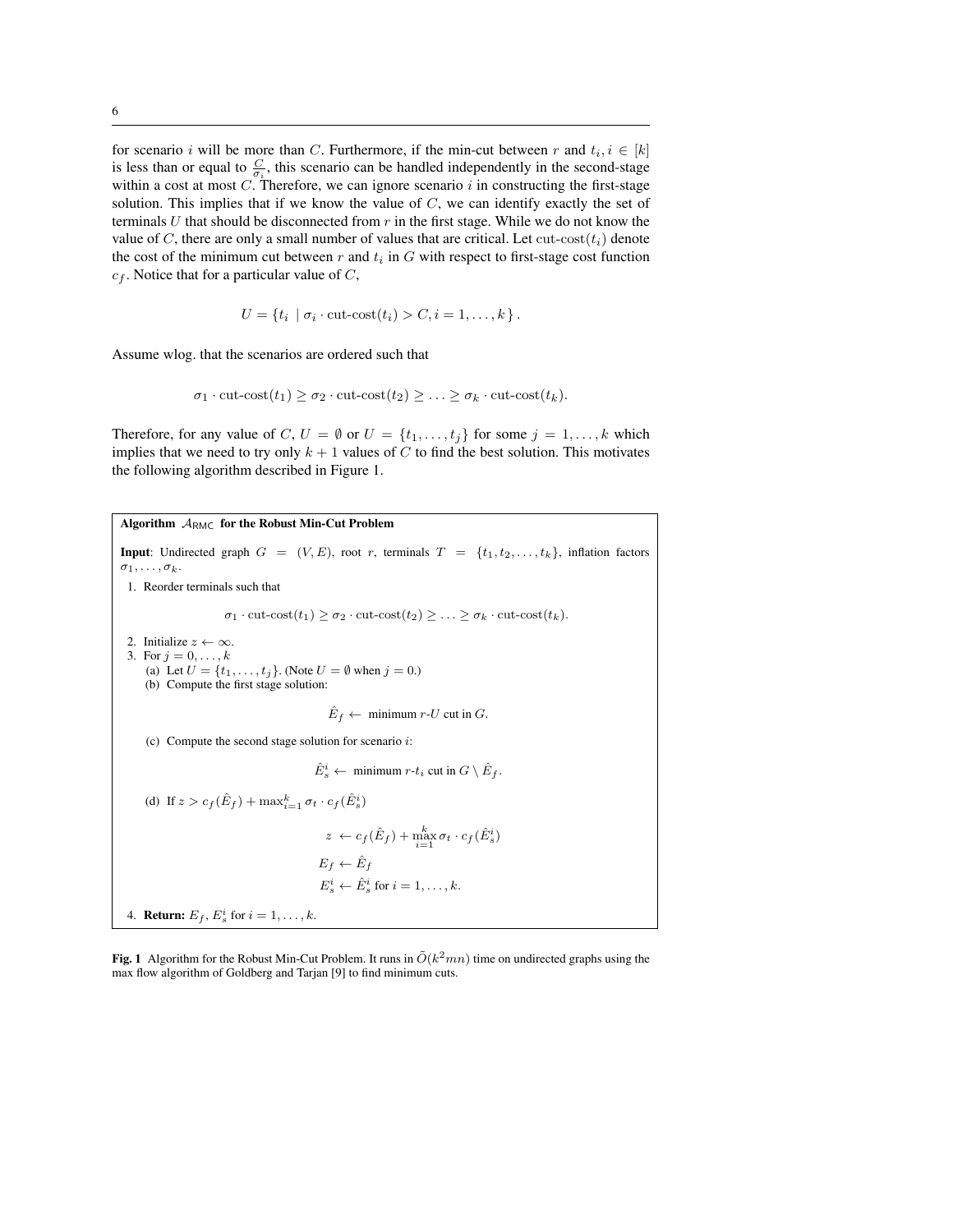### 2.1 Special Case: G is a Tree

As a warmup, let us first prove that Algorithm  $A_{RMC}$  solves the robust min-cut problem optimally when the underlying graph is a tree.

Theorem 2.1 Algorithm A<sub>RMC</sub> computes an optimal solution for the robust min-cut prob*lem when* G *is a tree.*

*Proof* Consider an optimal solution  $E_f^*, E_s^{i*}, i = 1, \ldots, k$  for the given problem instance. The optimal objective value is

$$
z^* = c_f(E_f^*) + \max_{i=1}^k \sigma_i \cdot c_f(E_s^{i*}). \tag{2.1}
$$

Note that for terminal  $t_i, i = 1, \ldots, k$  that is not separated from r in  $G \setminus E_f^*$ ,  $E_s^{i*}$  is the minimum-cost edge on the unique path between r and  $t_i$  in  $G \setminus E_f^*$  (which is also the unique path between  $r$  and  $t_i$  in  $G$ ). Therefore,

$$
c_f(E_s^{i*}) = \begin{cases} \text{cut-cost}(t_i), & \text{if } t_i \text{ is connected to } r \text{ in } G \setminus E_f^* \\ 0, & \text{otherwise.} \end{cases} \tag{2.2}
$$

Let  $j_1$  be the smallest index j such that  $t_j$  is not separated from r in  $G \setminus E_f^*$ . Let

$$
U = \{t_1, \ldots, t_{j_1-1}\},\
$$

and let

$$
\hat{E}_f \leftarrow \text{minimum } r \cdot U \text{ cut in } G
$$
\n
$$
\hat{E}_s^i \leftarrow \begin{cases}\n\text{minimum } r \cdot t_i \text{ cut in } G, \ i = j_1, \dots, k \\
\emptyset, \text{ otherwise.}\n\end{cases}
$$

Note that  $E_f^*$  separates all terminals in U from r. Therefore,

$$
c_f(E_f^*) \ge c_f(\hat{E}_f),\tag{2.3}
$$

since  $\hat{E}_f$  is a minimum cut separating U from r. Also,

$$
\max_{i=1}^{k} \sigma_i \cdot c_f(E_s^{i*}) \ge \sigma_{j_1} \cdot c_f(E_s^{j_1}) = \sigma_{j_1} \cdot \text{cut-cost}(t_{j_1}),\tag{2.4}
$$

where the second equality follows from (2.2). Furthermore,

$$
\max_{i=1}^{k} \sigma_i \cdot c_f(\hat{E}_s^i) = \max_{i=j_1}^{k} \sigma_i \cdot c_f(\hat{E}_s^i)
$$

$$
= \max_{i=j_1}^{k} \sigma_i \cdot \text{cut-cost}(t_i)
$$

$$
= \sigma_{j_1} \cdot \text{cut-cost}(t_{j_1}),
$$

where the first equality follows as  $\hat{E}_s^i = \emptyset$  for all  $i < j_1$  and the last equality follows as the terminals are ordered in decreasing  $\sigma_i \cdot \text{cut-cost}(t_i)$ . Therefore, we can compare the cost of the solution  $\hat{E}_f$ ,  $\hat{E}_s^i$ ,  $i = 1, \dots, k$  as follows.

$$
c_f(\hat{E}_f) + \max_{i=1}^k \sigma_i \cdot c_f(E_s^i) = c_f(\hat{E}_f) + \sigma_{j_1} \cdot \text{cut-cost}(t_{j_1})
$$
  

$$
\leq c_f(E_f^*) + \max_{i=1}^k \sigma_i \cdot c_f(E_s^{i*})
$$
  

$$
= z^*,
$$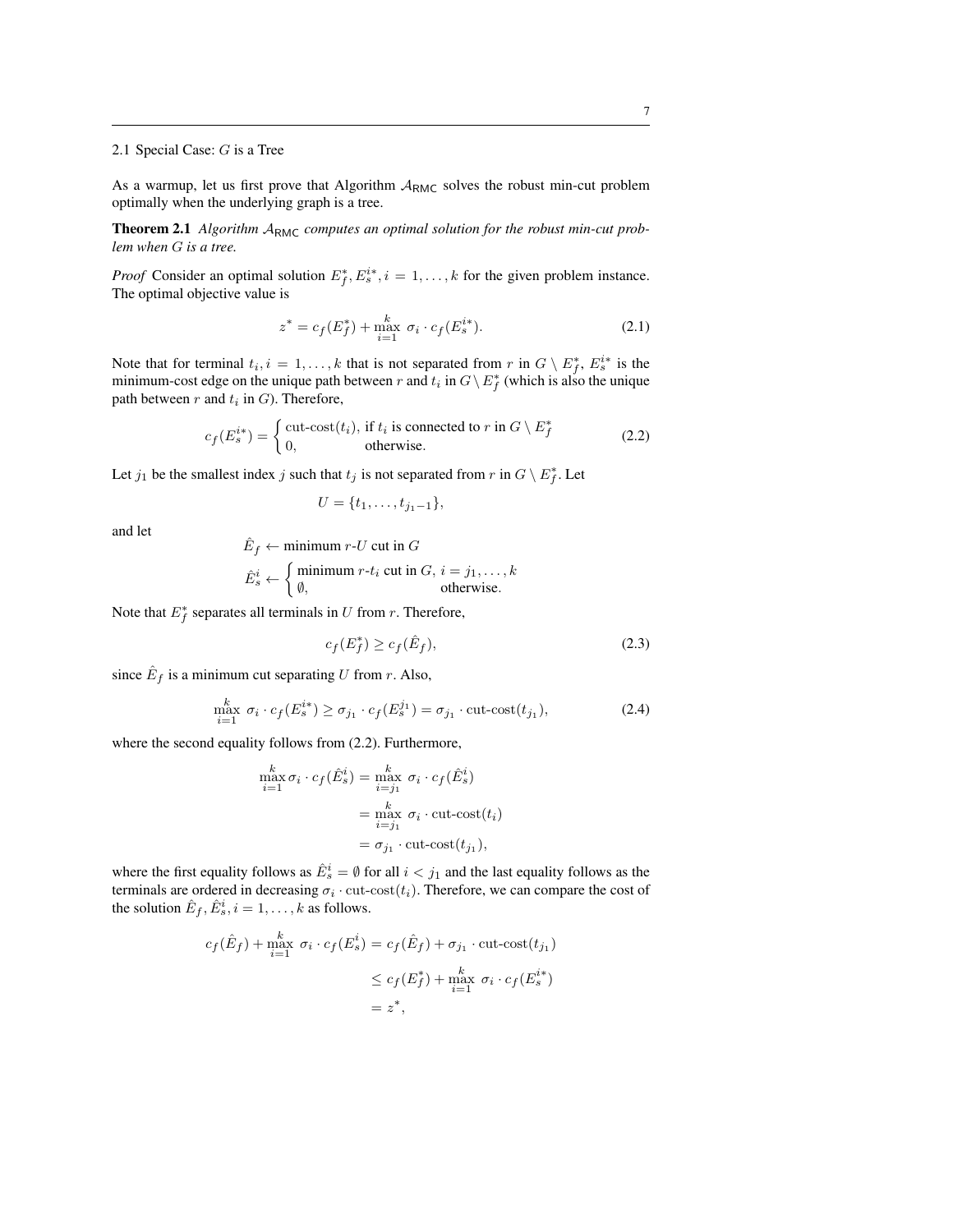where the second inequality follows from (2.3) and (2.4) and the last equation follows from (2.1). Note that Algorithm  $A_{RMC}$  will examine the choice of  $U = \{t_1, \ldots, t_{j_1-1}\}\$ and therefore, computes an optimal solution of the robust min-cut problem on trees.  $\Box$ 

### 2.2 General Graphs

We show that, surprisingly, Algorithm  $A_{RMC}$  in Figure 1 performs well even for the case of general graphs. Algorithm  $A_{RMC}$  uses the following paradigm: any scenario is satisfied completely in the first stage or is budgeted to be satisfied completely in the second stage (without any help from the first-stage solution). While this leads to an optimal algorithm for trees (Theorem 2.1), it is not the case for general graphs. If for some terminal  $t_i$  the minimum  $r-t_i$  cut has a cost more than  $\frac{C}{\sigma_i}$  (where C is the maximum second-stage cost for an optimal solution), then we can only infer that the optimal solution should "help" this terminal in the first stage to keep the second-stage cost at most  $C$ , unlike in trees where the first-stage solution must have separated  $t_i$  from r. However, we show that Algorithm  $A_{RMC}$ is a good approximation even for the case of general graphs. The analysis is based on a novel charging scheme that exploits the structure of minimum cuts. Let us introduce a few definitions and notations.

Let  $E_f^*, E_s^{i*}, i = 1, ..., k$  be an optimal two-stage solution (denoted by OPT). The optimal objective value is

$$
z^* = c_f(E_f^*) + \max_{i=1}^k \sigma_i \cdot c_f(E_s^{i*}) = c_f(E_f^*) + C,
$$

where C is the worst-case second-stage cost of OPT.

**Definition 1** A scenario *i* is referred to as *costly* if the *r*- $t_i$  min-cut cost is more than  $\frac{2C}{\sigma_i}$ .

Let S denote the set of terminals corresponding to costly scenarios, i.e.,

$$
S = \{ t_i \mid \sigma_i \cdot \text{cut-cost}(t_i) > 2C \}. \tag{2.5}
$$

Note that  $S = \{t_1, \ldots, t_j\}$  for some  $j = 0, \ldots, k$  since the terminals are sorted in decreasing order of  $\sigma_i$  cut-cost( $t_i$ ). In any optimal solution, a costly scenario that is not satisfied completely in the first stage needs some help from the first-stage solution to keep the worstcase second-stage cost to at most C.

For any two vertices  $u, v \in V$ , let

cut-cost<sub> $G(u, v) := \text{cost of } u-v$  min-cut in graph G.</sub>

For any  $T \subset V$ , let

$$
\delta_G(T) = \{ e = (u, v) \in E(G) \mid u \in T, v \notin T \}
$$

denote the edges that cut out T. Finally, let  $G' = (V, E \setminus E_f^*)$  be the graph obtained by removing  $E_f^*$  from G.

Gomory–Hu Tree. We use the Gomory–Hu tree representation of pairwise min-cuts in an undirected graph to exploit the laminar structure of minimum cuts. For graph  $G = (V, E)$ , a Gomory–Hu tree is a tree  $H = (V, F)$  on vertices V with edges F and a cost function  $c_h : F \to \mathbb{R}_+$  that satisfies the following properties.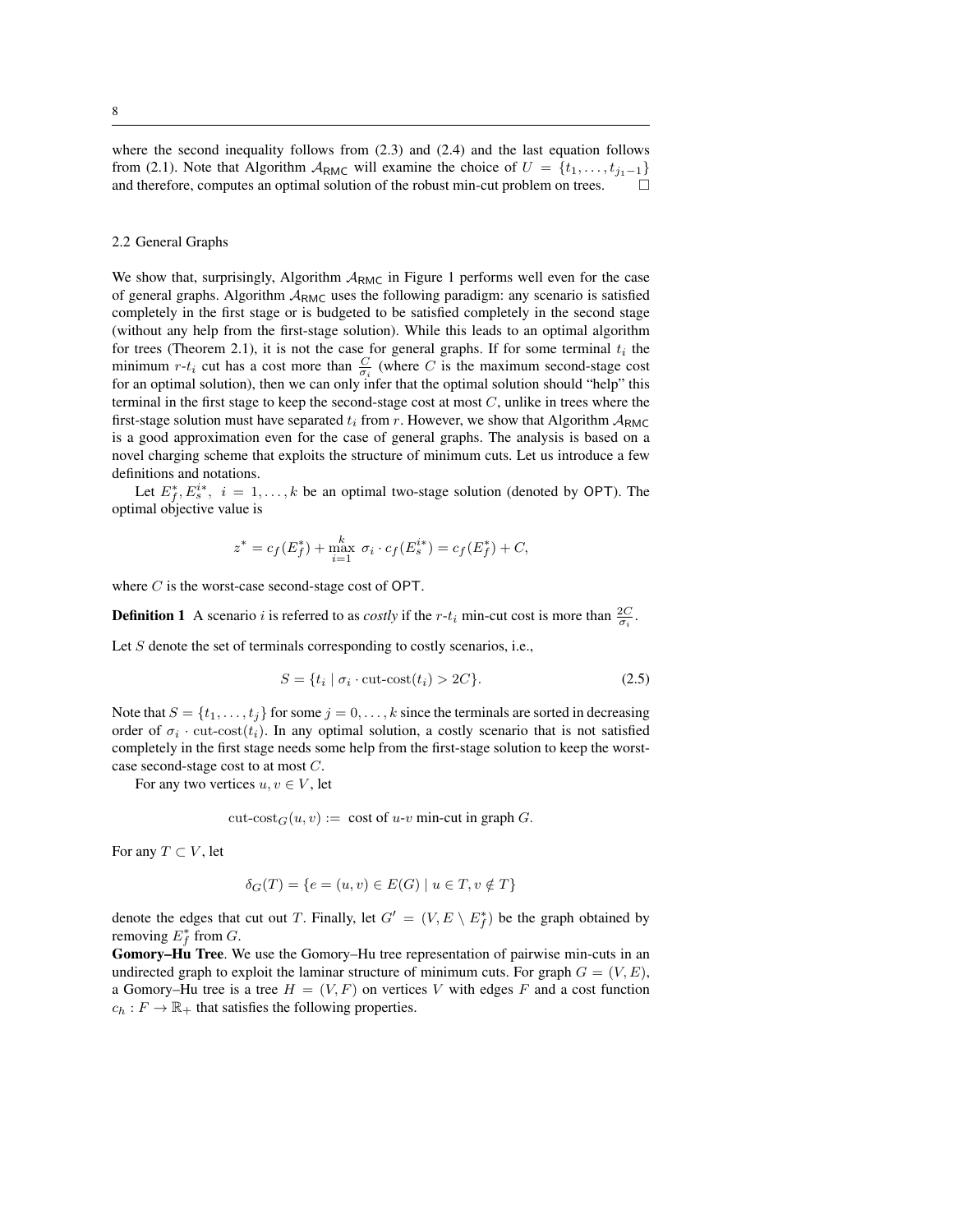1. For any two vertices  $u, v \in V$ , let  $\mathcal{P}(u, v)$  denote the unique path from u to v in T. Then, the cost of the minimum  $u-v$  cut in graph G is the cost (with respect to  $c_h$ ) of the minimum cost edge on  $P(u, v)$ , i.e.,

$$
cut\text{-}cost_G(u,v) = \min_{e \in \mathcal{P}(u,v)} c_h(e).
$$

2. If

$$
e_{uv} = \operatorname{argmin}_{e \in \mathcal{P}(u,v)} c_h(e),
$$

then the two connected components obtained by removing  $e_{uv}$  from T form a  $u$ -v mincut in  $G$ .

Approximate Solution. We construct the approximate first-stage and second-stage solution,  $E_f, E_s^i, i = 1, \dots, k$  for the robust min-cut problem on G as follows.

$$
E_f \leftarrow \text{minimum } r-S \text{ cut in } G
$$
  

$$
E_s^i \leftarrow \text{minimum } r-t_i \text{ cut in } G \setminus E_f.
$$
 (2.6)

Note that since  $S = \{t_1, \ldots, t_j\}$  for some  $j = 0, \ldots, k$ , Algorithm  $A_{RMC}$  considers this solution in one of the iterations. We show that the total worst-case cost of the above solution is at most  $2z^*$ . First, we show that the worst-case second-stage cost is at most  $2C$ .

**Lemma 2.2** Let  $E_f$ ,  $E_s^i$ , for all  $i = 1, ..., k$  be as defined in (2.6). Then for all  $i = 1, ..., k$ , *the second-stage cost for scenario* i *at most* 2C*, i.e.,*

$$
\sigma_i \cdot c_f(E_s^i) \le 2C, \ i = 1, \dots, k.
$$

*Proof* If  $t_i \in S$ , then  $E_s^i = \emptyset$  since  $E_f$  separates r from  $t_i$ , and  $c_f(E_s^i) = 0 \le 2C$ . If  $t_i \notin S$ , then

$$
\sigma_i \cdot c_f(E_s^i) = \sigma_i \cdot c_f(\text{ minimum } r \cdot t_i \text{ cut in } G \setminus E_f) \le \sigma_i \cdot \text{cut-cost}(t_i),
$$

which is at most 2C from the definition of  $S$  (2.5).

We next show that the cost of the first-stage solution  $E_f$  defined in (2.6) is at most twice the cost of  $E_f^*$ . We prove this by constructing a r-S cut whose cost is at most  $2c_f(E_f^*)$ . The cost analysis relies on the laminar structure of minimum cuts and we use a Gomory–Hu tree to represent the pairwise min-cuts in  $G' = G \setminus E_f^*$ . Let  $H = (V, F)$  be the Gomory–Hu tree for G' with respect to edge costs  $c_f$ , and let  $c_h : F \to \mathbb{R}_+$  be the cost function on edges F. For any terminal  $t \in S$ , let

$$
e_t \in \operatorname{argmin}_{e \in \mathcal{P}(t,r)} c_h(e)
$$
  
\n
$$
U_t \leftarrow \text{Component containing } t \text{ in } H \setminus \{e_t\}
$$
\n(2.7)

where for any vertex  $v \in V$ ,  $\mathcal{P}(r, v)$  denotes the unique path from r to v in H. Recall that  $c_h(e_t)$  is the cost of the minimum r-t cut in  $G' = G \setminus E_f^*$ , and that the two components obtained by removing  $e_t$  from H define an  $r$ -t min-cut.

We first prove the following lemma.

**Lemma 2.3** *For any*  $t \in S$ ,

$$
c_f(\delta_G(U_t) \setminus E_f^*) = c_h(e_t) \leq c_f(\delta_G(U_t) \cap E_f^*),
$$

*where*  $e_t$  *and*  $U_t$  *are as defined in* (2.7)*.*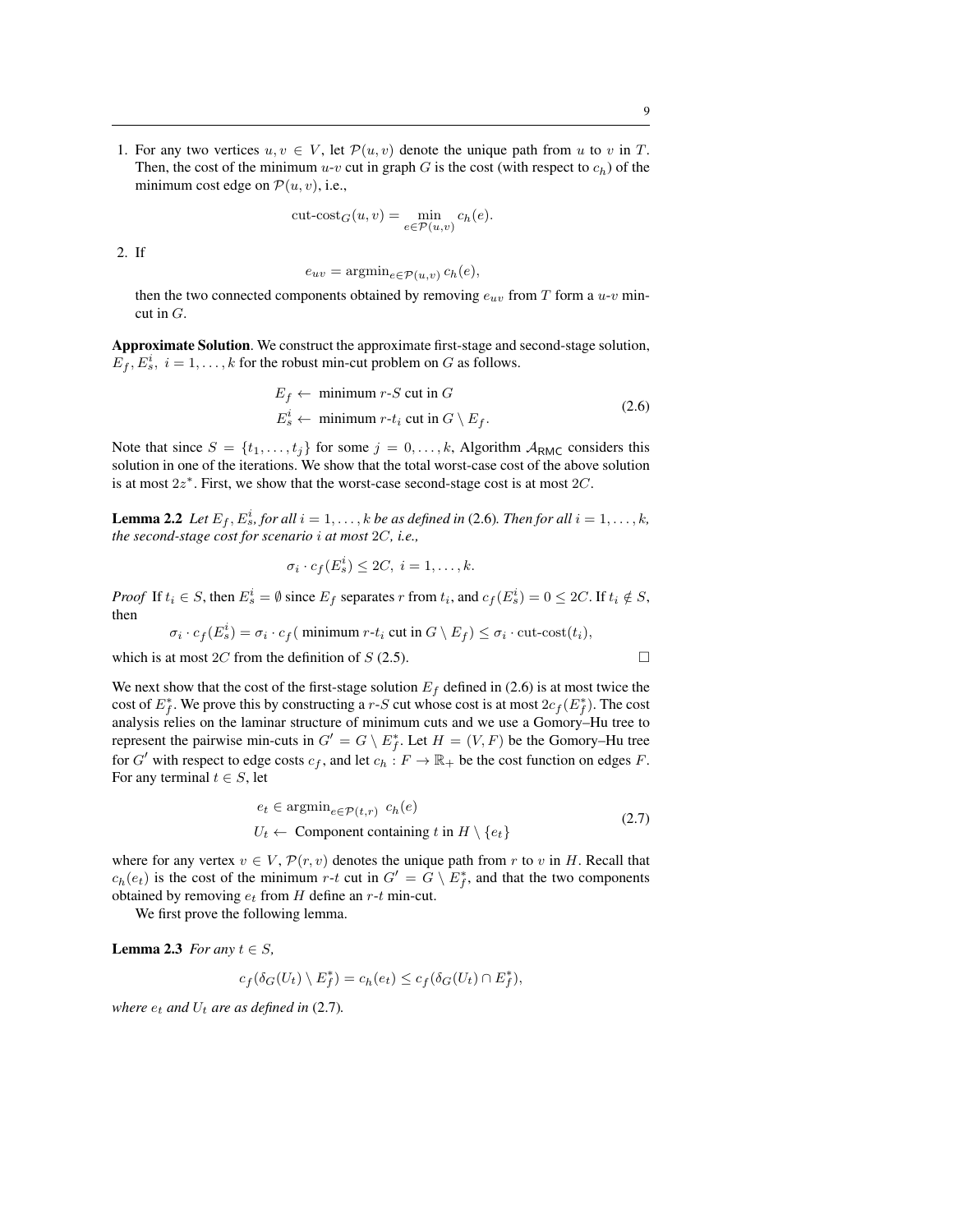*Proof* Let  $\sigma_t$  denote the inflation factor of the scenario corresponding to terminal  $t \in S$ . Note that  $c_h(e_t)$  is the cost (with respect to  $c_f$ ) of the second-stage solution in OPT for scenario corresponding to terminal  $t$ . Therefore,

$$
c_f(\delta_G(U_t) \setminus E_f^*) = c_h(e_t) \le \frac{C}{\sigma_t},\tag{2.8}
$$

as the second stage cost of OPT is at most C.

Since  $\delta_G(U_t)$  is an r-t cut, and  $t \in S$ ,

$$
c_f(\delta_G(U_t)) \ge \text{cut-cost}(t) > \frac{2C}{\sigma_t}.
$$
\n(2.9)

Now,

$$
\delta_G(U_t) = \left(\delta_G(U_t) \cap E_f^*\right) \uplus \left(\delta_G(U_t) \setminus E_f^*\right),
$$

which implies

$$
c_f(\delta_G(U_t) \cap E_f^*) = c_f(\delta_G(U_t)) - c_f(\delta_G(U_t) \setminus E_f^*) > \frac{2C}{\sigma_t} - \frac{C}{\sigma_t} = \frac{C}{\sigma_t},
$$

where the inequality follows from (2.8), (2.9). Therefore,

$$
c_f(\delta_G(U_t)\setminus E_f^*)\leq \frac{C}{\sigma_t}
$$

 $\Box$ 

Now, we are ready to prove the main theorem.

Theorem 2.4 *Algorithm* ARMC *gives a* 2*-approximation for the two-stage robust min-cut problem,* ΠRMC*.*

*Proof* We will construct a low-cost r-S cut in G. In particular, consider the following cut,

$$
\hat{E}_f = \delta_G \left( \bigcup_{t \in S} U_t \right).
$$

Clearly,  $\hat{E}_f$  separates r from S since  $t \in U_t$  for every  $t \in S$ . Note that  $U_t, t \in S$  form a laminar family of sets, i.e., for any two sets  $U_{t_1}, U_{t_2}$  where  $t_1, t_2 \in S$ , either one is contained in the other (i.e.  $U_{t_1} \subseteq U_{t_2}$  or  $U_{t_2} \subseteq U_{t_1}$ ) or they are disjoint (i.e.  $U_{t_1} \cap U_{t_2} = \emptyset$ ). Therefore, we can find a minimal subset of terminals  $\mathcal{T} \subseteq S$  such that

$$
\bigcup_{t \in \mathcal{T}} U_t = \bigcup_{t \in S} U_t, \text{ and } U_t \cap U_{t'} = \emptyset, \ \forall t, t' \in \mathcal{T}.
$$

We have

$$
\hat{E}_f = \delta_G \left( \bigcup_{t \in \mathcal{T}} U_t \right) = \left( \bigcup_{t \in \mathcal{T}} \delta_G (U_t) \right) \setminus E_G \left[ \bigcup_{t \in \mathcal{T}} U_t \right],\tag{2.10}
$$

where for any  $V' \subset V$ ,  $E_G[V']$  denotes the set of edges in G induced between vertices in V'. We now show that  $c_f(\hat{E}_f) \leq 2c_f(E_f^*)$ , where  $E_f^*$  is an optimal first-stage solution. Consider any  $e \in E_f^*$ . Since  $U_t, t \in \mathcal{T}$  are disjoint,  $e \in \delta_G(U_t)$  for at most two terminals in  $\mathcal T$ . Let

$$
E_{f,1}^* = \{ e \in E_f^* | e \in \delta_G(U_t) \text{ for exactly one terminal } t \in \mathcal{T} \},
$$
  
\n
$$
E_{f,2}^* = \{ e \in E_f^* | e \in \delta_G(U_t) \text{ for exactly two terminals } t, t' \in \mathcal{T} \}.
$$
\n(2.11)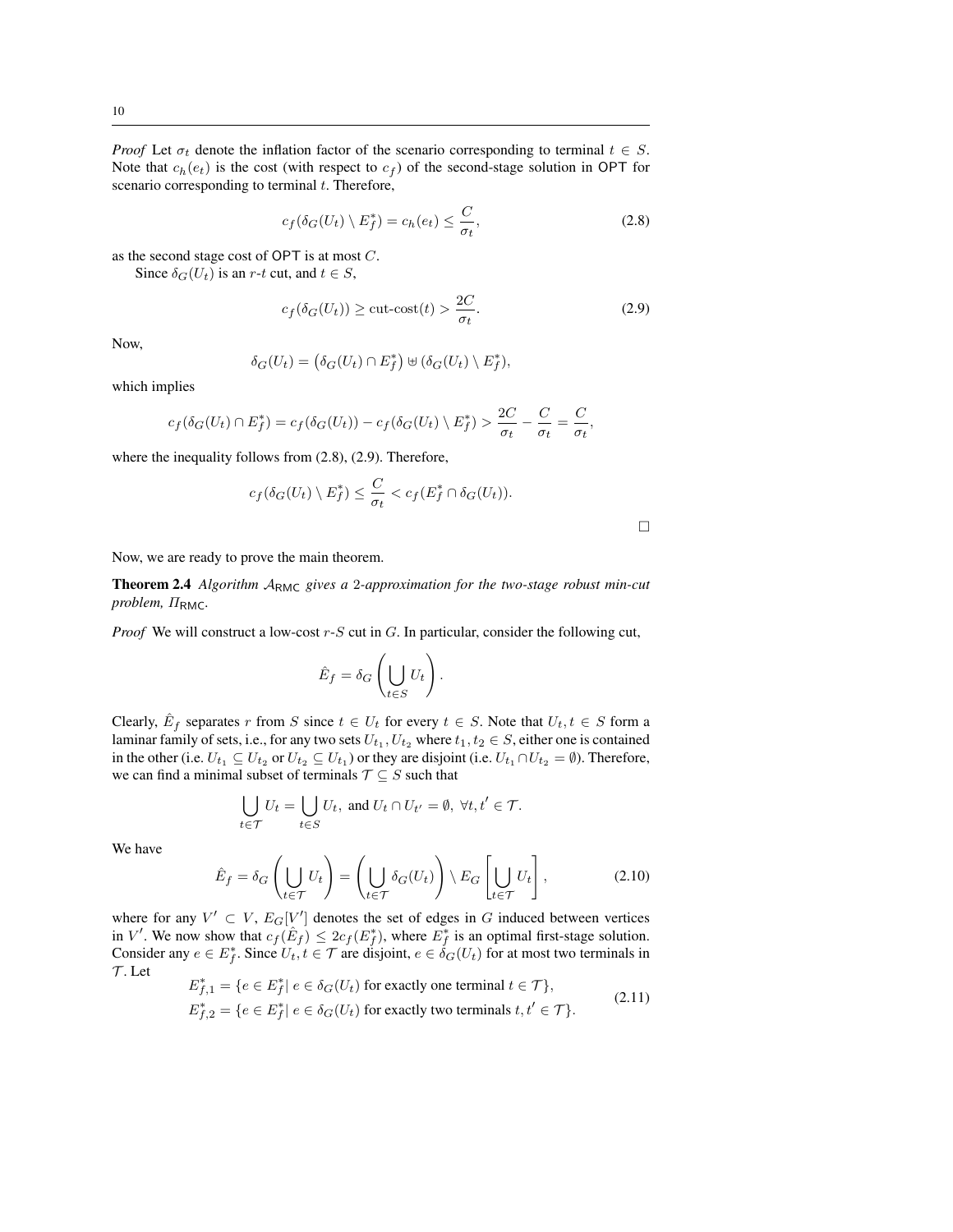Note that  $E_{f,2}^* \subseteq E_G[\cup_{t \in \mathcal{T}} U_t]$  since any  $e \in E_{f,2}^*$  is contained in  $\delta_G(U_t)$  and  $\delta_G(U_{t'})$  for distinct  $t, t' \in \mathcal{T}$ . Combining with (2.10), we have

$$
\hat{E}_f \subseteq \left(\bigcup_{t \in \mathcal{T}} \delta_G(U_t)\right) \setminus E_{f,2}^* = \left(\bigcup_{t \in \mathcal{T}} \delta_G(U_t) \setminus E_f^*\right) \cup E_{f,1}^*.
$$
\n(2.12)

Therefore,

$$
c_f(\hat{E}_f) \leq \left(\sum_{t \in \mathcal{T}} c_f(\delta_G(U_t) \setminus E_f^*)\right) + c_f(E_{f,1}^*)
$$
  
 
$$
\leq \left(\sum_{t \in \mathcal{T}} c_f(\delta_G(U_t) \cap E_f^*)\right) + c_f(E_{f,1}^*)
$$
 (2.13)

$$
= \sum_{t \in \mathcal{T}} \left( c_f(\delta_G(U_t) \cap E_{f,1}^*) + c_f(\delta_G(U_t) \cap E_{f,2}^*) \right) + c_f(E_{f,1}^*) \tag{2.14}
$$

$$
\leq 2c_f(E_{f,1}^*) + 2c_f(E_{f,2}^*)
$$
\n
$$
\leq 2c_f(E_f^*),
$$
\n(2.15)

where the first inequality follows from  $(2.12)$ . Inequality  $(2.13)$  follows from Lemma 2.3. Equality (2.14) follows since  $E_{f,1}^*$  and  $E_{f,2}^*$  are disjoint and any  $e \in \delta_G(U_t \cap E_f^*)$  belongs to either  $E_{f,1}^*$  or  $E_{f,2}^*$ . Inequality (2.15) follows since

$$
\sum_{t \in \mathcal{T}} c_f(\delta_G(U_t) \cap E_{f,1}^*) = c_f(E_{f,1}^*), \sum_{t \in \mathcal{T}} c_f(\delta_G(U_t) \cap E_{f,2}^*) = 2c_f(E_{f,2}^*).
$$
\nThis completes the proof.

Algorithm  $A_{RMC}$  computes  $O(k^2)$  minimum cuts and therefore, the running time is  $\tilde{O}(k^2mn)$ time on undirected graphs using the max flow algorithm of Goldberg and Tarjan [9] to find minimum cuts.

# 3 Two-stage Stochastic Min-Cut Problem

In this section, we present a constant-factor approximation for the two-stage stochastic mincut problem,  $\Pi_{SMC}$  defined in (1.2). Here, the goal is to minimize the total expected cost of the two-stage solution instead of the worst-case cost over all scenarios as in the robust version. We present a 4-approximation for this problem. This is the first constant-factor approximation for the problem improving upon an  $O(\log n)$ -approximation given in [6]. The stochastic min-cut problem differs significantly from the robust version. In an optimal solution  $E_f, E_s^i, i = 1, \ldots, k$ , for the robust version of the problem, the second-stage solution  $E_s^i$  need not be an optimal  $r-t_i$  cut in  $G \setminus E_f$ , especially if scenario i is not one of the worstcase scenarios. Therefore, we can assume the second-stage cost for all scenarios is identical and we just need to ensure that there is a feasible second-stage solution for all scenarios with cost at most the worst-case cost. This property allows to identify the set of terminals that should be separated from the root in an approximate first stage solution by guessing just the worst-case second-stage cost in an optimal solution. However, this property is not true for the stochastic version. In an optimal solution  $E_f^*, E_s^{i*}, i = 1, \ldots, k$  for the stochastic version, the second-stage solution,  $E_s^{i*}$  is a r-t<sub>i</sub> min-cut in  $G \setminus E_f^*$  for all scenarios *i*. Therefore,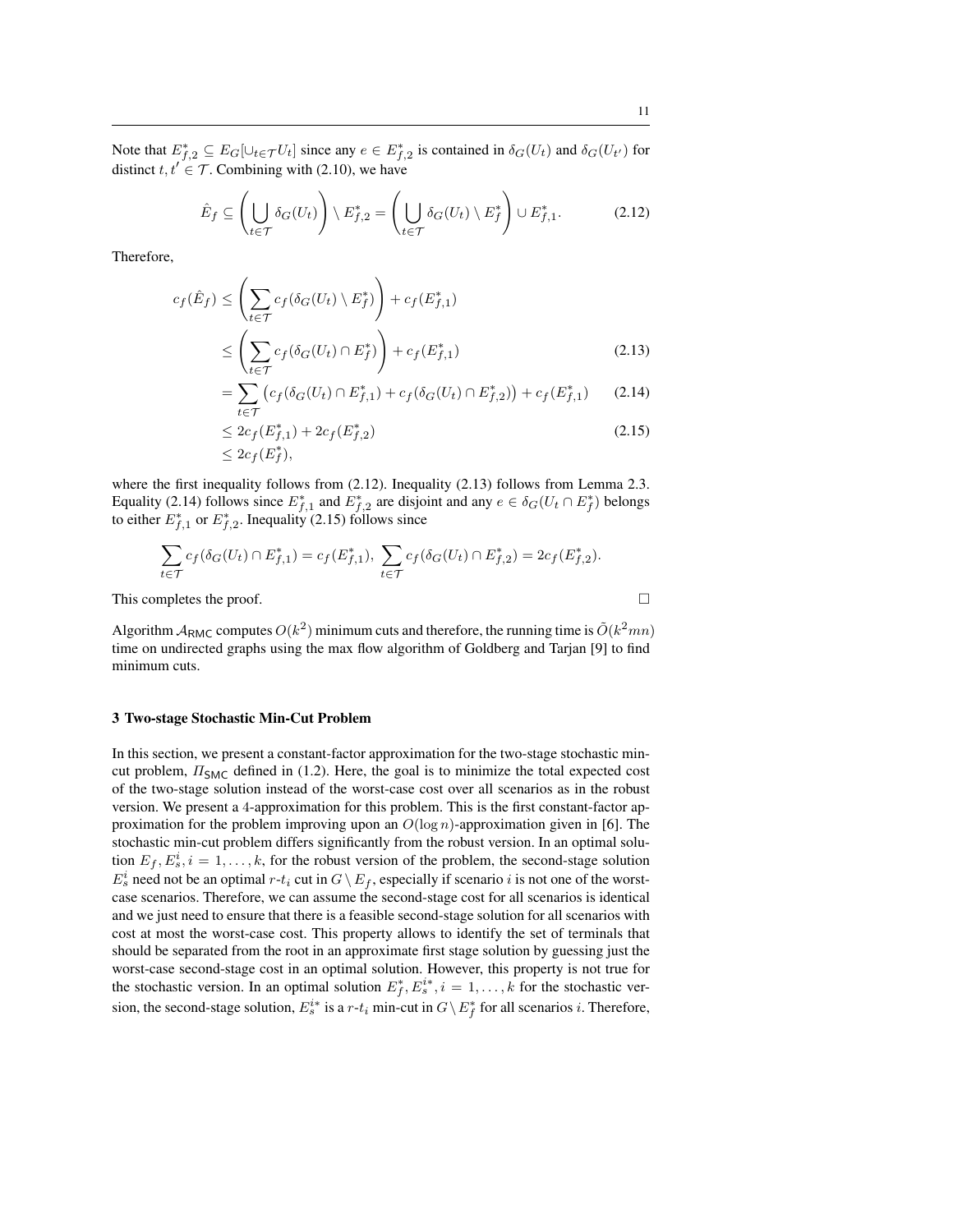we can not use a guess and prune algorithm (with small number of guesses) to identify a set of terminals to disconnect in an approximate first-stage solution. However, we give a novel LP formulation to prune the scenarios and construct an approximate solution.

Let us first introduce an approximate 0-1 formulation for the problem. For any  $i =$  $1, \ldots, k$ , let  $y_i \in \{0, 1\}$  denote whether terminal  $t_i$  is separated from r in the first stage or not. For each edge  $e \in E$ , let  $x_e \in \{0, 1\}$  denote whether edge e is selected in the first stage solution or not. Let  $\mathcal{P}_G(u, v)$  denote the set of paths from u to v in graph G. Also, as earlier, let cut-cost $G(r, t_i)$  denote the cost of the minimum r,  $t_i$ -cut in G with respect to the cost function  $c_f$ . Consider the following integer program.

$$
z_{IP} = \min \sum_{e \in E} c_f(e) \cdot x_e + \sum_{i=1}^k \sigma_i p_i \cdot \text{cut-cost}_G(r, t_i) \cdot (1 - y_i)
$$
  
s.t. 
$$
\sum_{e \in P} x_e \ge y_i, \ \forall P \in \mathcal{P}_G(r, t_i), \forall i = 1, ..., k
$$
  

$$
x_e \in \{0, 1\}, \ \forall e \in E
$$
  

$$
y_i \in \{0, 1\}, \ \forall i = 1, ..., k.
$$
 (3.1)

Note that the above integer program is not an exact formulation for the stochastic min-cut problem. If a terminal  $t_i$ ,  $i = 1, ..., k$  is not separated from r by the first-stage solution  $x_e$ , i.e.,  $y_i = 0$ , then we incur the cost of  $r-t_i$  min-cut in G in the second-stage instead of the min-cut in the modified graph after removing the first-stage edges. However, we show that this formulation is a good approximation of the stochastic min-cut problem. In particular, we show that  $z_{IP}$  is at most twice the optimal objective of the stochastic min-cut problem in the following lemma.

**Lemma 3.1** Let  $E_f^*, E_s^{i*}, i = 1, ..., k$  be an optimal solution for the stochastic min-cut *problem and*  $z_{IP}$  *be as defined in* (3.1)*. Then* 

$$
z_{IP} \leq 2 \cdot \left( c_f(E_f^*) + \sum_{i=1}^k \sigma_i p_i \cdot c_f(E_s^i) \right) = 2z^*
$$

*Proof* We will construct a feasible solution for  $(3.1)$  from the optimal stochastic solution with cost at most  $2z^*$ . As before, we use a Gomory–Hu tree representation of the pairwise min-cuts. In particular, let  $H = (V, F)$  be the Gomory–Hu tree on Graph  $G' = (V, E \setminus E_f^*)$ with edge costs  $c_h : F \to \mathbb{R}_+$ . For  $u, v \in V$ , recall that  $\mathcal{P}(u, v)$  denotes the unique path between  $u$  and  $v$  in  $H$ , and

$$
cut\text{-}cost_{G'}(u,v) = \min_{e \in \mathcal{P}(u,v)} c_h(e).
$$

As defined in (2.7), for any  $t \in \{t_1, \ldots, t_k\}$ , let

 $e_t \in \operatorname{argmin}_{e \in \mathcal{P}(t,r)} c_h(e), \ U_t \leftarrow \text{Component containing } t \text{ in } H \setminus \{e_t\}.$ 

For any  $i = 1, \ldots, k$ , let

$$
E_f^i \leftarrow \delta_G(U_{t_i}) \cap E_f^*,
$$
  
\n
$$
E_s^i \leftarrow \delta_G(U_{t_i}) \setminus E_f^*.
$$
\n(3.2)

Note that  $c_f(E_s^i) = c_f(E_s^{i*})$  for all  $i = 1, \ldots, k$ . Let

$$
S = \{ t_i \mid c_f(E_f^i) > c_f(E_s^i), i = 1, ..., k \},
$$
\n(3.3)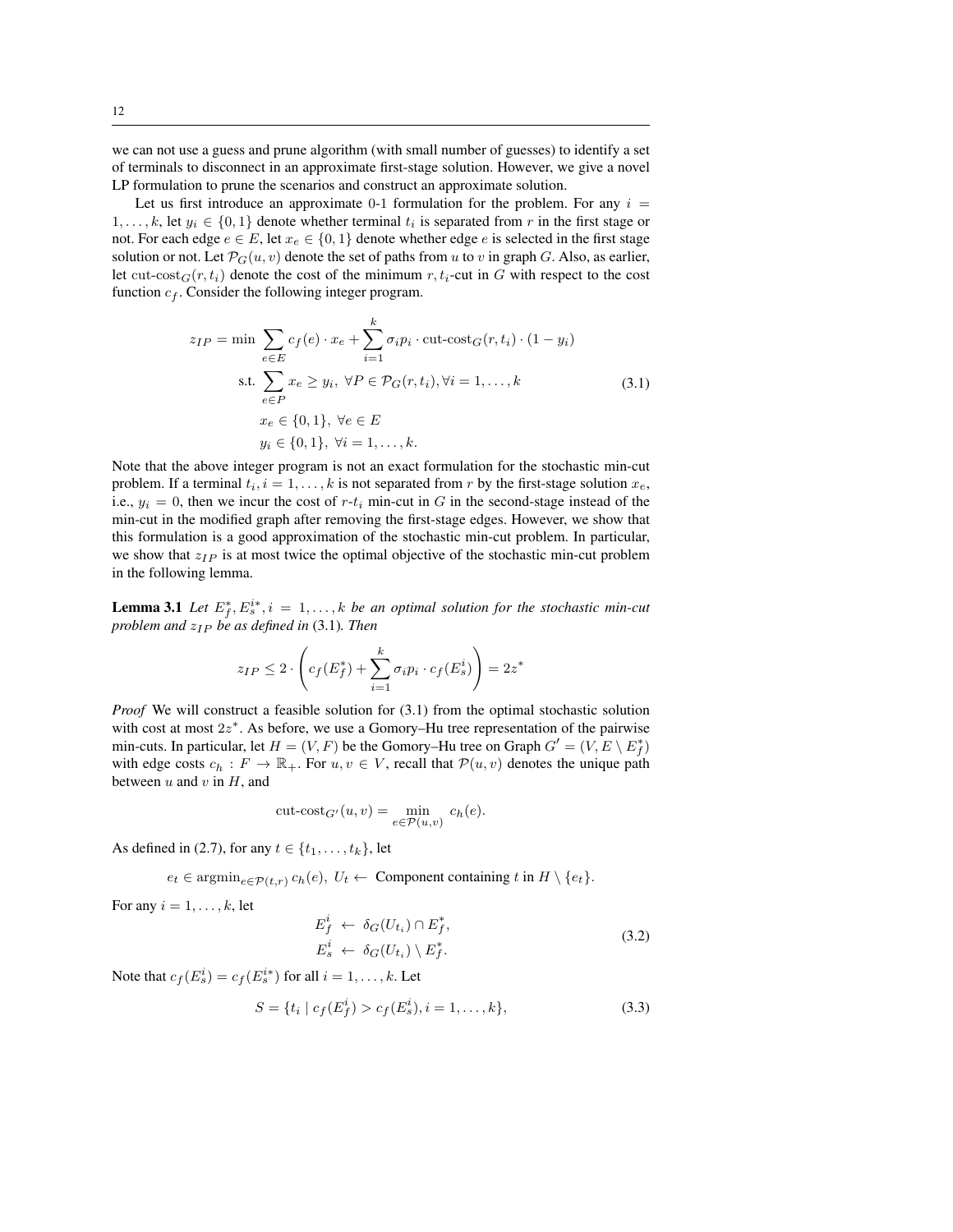and,

$$
\hat{E}_f = \delta_G \left( \bigcup_{t \in S} U_t \right).
$$

Note that since  $U_t, t \in S$  are laminar, as in the proof of Theorem 2.4, we can construct a minimal subset of terminals  $\mathcal{T} \subseteq S$  such that

$$
\bigcup_{t \in \mathcal{T}} U_t = \bigcup_{t \in S} U_t, \text{ and } U_t \cap U_{t'} = \emptyset, \ \forall t, t' \in \mathcal{T}.
$$

Therefore,

$$
\hat{E}_f = \delta_G \left( \bigcup_{t \in \mathcal{T}} U_t \right) = \left( \bigcup_{t \in \mathcal{T}} \delta_G(U_t) \right) \setminus E \left[ \bigcup_{t \in \mathcal{T}} U_t \right].
$$

Let  $E_{f,1}^*$ ,  $E_{f,2}^*$  be as defined in (2.11). Then similar to the proof of Theorem 2.4, we have

$$
\hat{E}_f \subseteq \left(\bigcup_{t \in \mathcal{T}} \delta_G(U_t) \setminus E_f^*\right) \cup E_{f,1}^* = \left(\bigcup_{i:t_i \in \mathcal{T}} E_s^i\right) \cup E_{f,1}^*,\tag{3.4}
$$

where the last equality follows from the definition of  $E_s^i$  in (3.2). Now, consider the following solution for (3.1),

$$
\forall i \in [k], y_i = \begin{cases} 1 & \text{if } t_i \in S \\ 0 & \text{otherwise} \end{cases},
$$
  

$$
\forall e \in E, x_e = \begin{cases} 1 & \text{if } e \in \hat{E}_f \\ 0 & \text{otherwise} \end{cases}
$$
 (3.5)

It is easy to observe that the above solution is feasible for (3.1) since the solution  $x_e, e \in E$ , separates terminal  $t_i$ ,  $i = 1, ..., k$  from r if  $y_i = 1$ . Note that  $\sum_{e \in E} c_f(e) \cdot x_e = c_f(\hat{E}_f)$ , and

$$
c_f(\hat{E}_f) \leq \sum_{i:t_i \in \mathcal{T}} c_f(E_s^i) + c_f(E_{f,1}^*)
$$
  
\n
$$
\leq \sum_{i:t_i \in \mathcal{T}} c_f(E_f^i) + c_f(E_{f,1}^*)
$$
  
\n
$$
= \sum_{i:t_i \in \mathcal{T}} c_f(\delta_G(U_{t_i}) \cap E_f^*) + c_f(E_{f,1}^*)
$$
  
\n
$$
= \sum_{i:t_i \in \mathcal{T}} (c_f(\delta_G(U_{t_i}) \cap E_{f,1}^*) + c_f(\delta_G(U_{t_i}) \cap E_{f,2}^*)) + c_f(E_{f,1}^*)
$$
  
\n
$$
\leq 2 \cdot (c_f(E_{f,1}^*) + c_f(E_{f,2}^*))
$$
  
\n
$$
\leq 2 \cdot c_f(E_f^*)
$$
\n(3.6)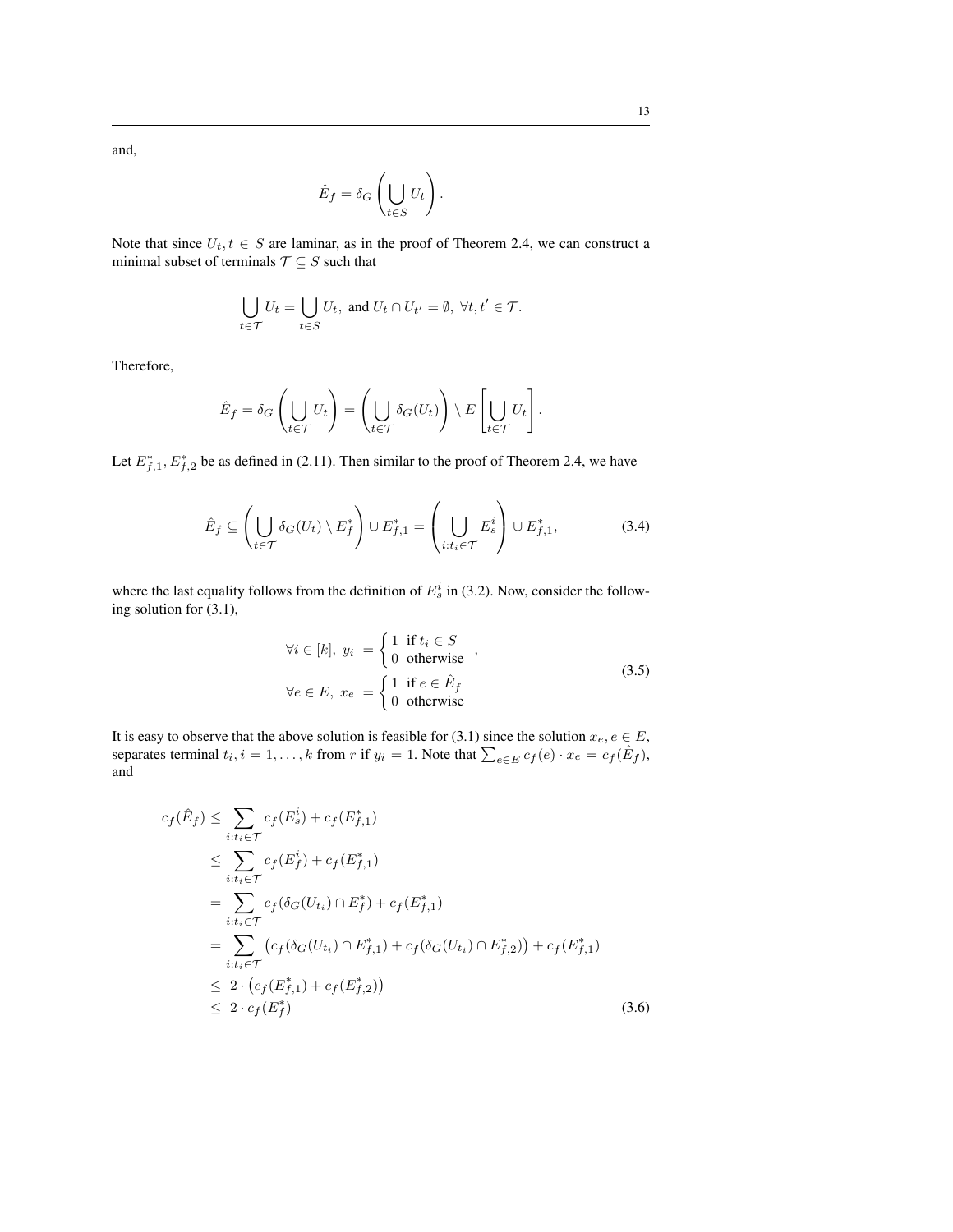where the first inequality follows from (3.4) and the second inequality follows as  $c_f(E_s^i) \leq$  $c_f(E_f^i)$  for all  $t_i \in \mathcal{T} \subseteq S$  by the definition of S. Also,

$$
\sum_{i=1}^{k} \sigma_i p_i \cdot (1 - y_i) \cdot \text{cut-cost}_G(r, t_i) = \sum_{i:t_i \notin S} \sigma_i p_i \cdot \text{cut-cost}_G(r, t_i)
$$
\n
$$
\leq \sum_{i:t_i \notin S} \sigma_i p_i \cdot (c_f(E_f^i) + c_f(E_s^i))
$$
\n
$$
\leq 2 \cdot \left( \sum_{i:t_i \notin S} \sigma_i p_i \cdot c_f(E_s^i) \right)
$$
\n
$$
= 2 \cdot \left( \sum_{i:t_i \notin S} \sigma_i p_i \cdot c_f(E_s^i) \right),
$$

where the first equation follows from the solution (3.5). The second inequality follows since  $E_f^i \cup E_s^i$  is an r-t<sub>i</sub> cut in G, the third inequality follows from the definition of S (3.3) and the last equality follows as  $c_f(E_s^i) = c_f(E_s^{i*})$  for all  $i = 1, ..., k$  by construction. Combing this with (3.6), we have that the cost of solution (3.5) is at most  $2z^*$  which implies  $z_{IP} \leq 2z^*$ .

Now, we are ready to describe our algorithm for the stochastic min-cut problem (Figure 2).

Algorithm  $A_{Stoch}$  for Stochastic Min-Cut Problem **Input:** Graph  $G = (V, E)$ , root r, terminals  $\{t_1, t_2, \ldots, t_k\}$ , inflation factors  $\sigma_1, \ldots, \sigma_k$ , and scenario probabilities  $p_1, \ldots, p_k$ . 1. Solve the LP relaxation of the integer program (3.1). 2. Let  $\tilde{x}_e, e \in E, \tilde{y}_i, i = 1, \ldots, k$  be an optimal fractional solution for the LP relaxation. 3. Let  $U = \left\{ t_i \mid \tilde{y}_i \geq \frac{1}{2} \right\}$  $\frac{1}{2}, i = 1, \ldots, k$  }. 4. Return First stage solution:  $E_f \leftarrow$  minimum r-U cut in G, **Second stage solution for scenario**  $i: E_s^i \leftarrow \text{minimum } r \cdot t_i \text{ cut in } G \setminus E_f.$ 

Fig. 2 Algorithm for Stochastic Min-Cut Problem

Theorem 3.2 Algorithm A<sub>Stoch</sub> gives a 4-approximation for the stochastic min-cut prob*lem.*

*Proof* Let

$$
\tilde{z} = \sum_{e \in E} c_f(e) \cdot \tilde{x}_e + \sum_{i=1}^k \sigma_i p_i \cdot (1 - \tilde{y}_i) \cdot \text{cut-cost}_G(r, t_i)
$$

where  $\tilde{x}_e, e \in E, \tilde{y}_i, i = 1, \ldots, k$  are an optimal solution to the LP relaxation of (3.1) as defined in  $A_{\text{Stoch}}$ . Consider the following fractional solution:  $\hat{x}_e = 2\tilde{x}_e$  for all  $e \in E$ . For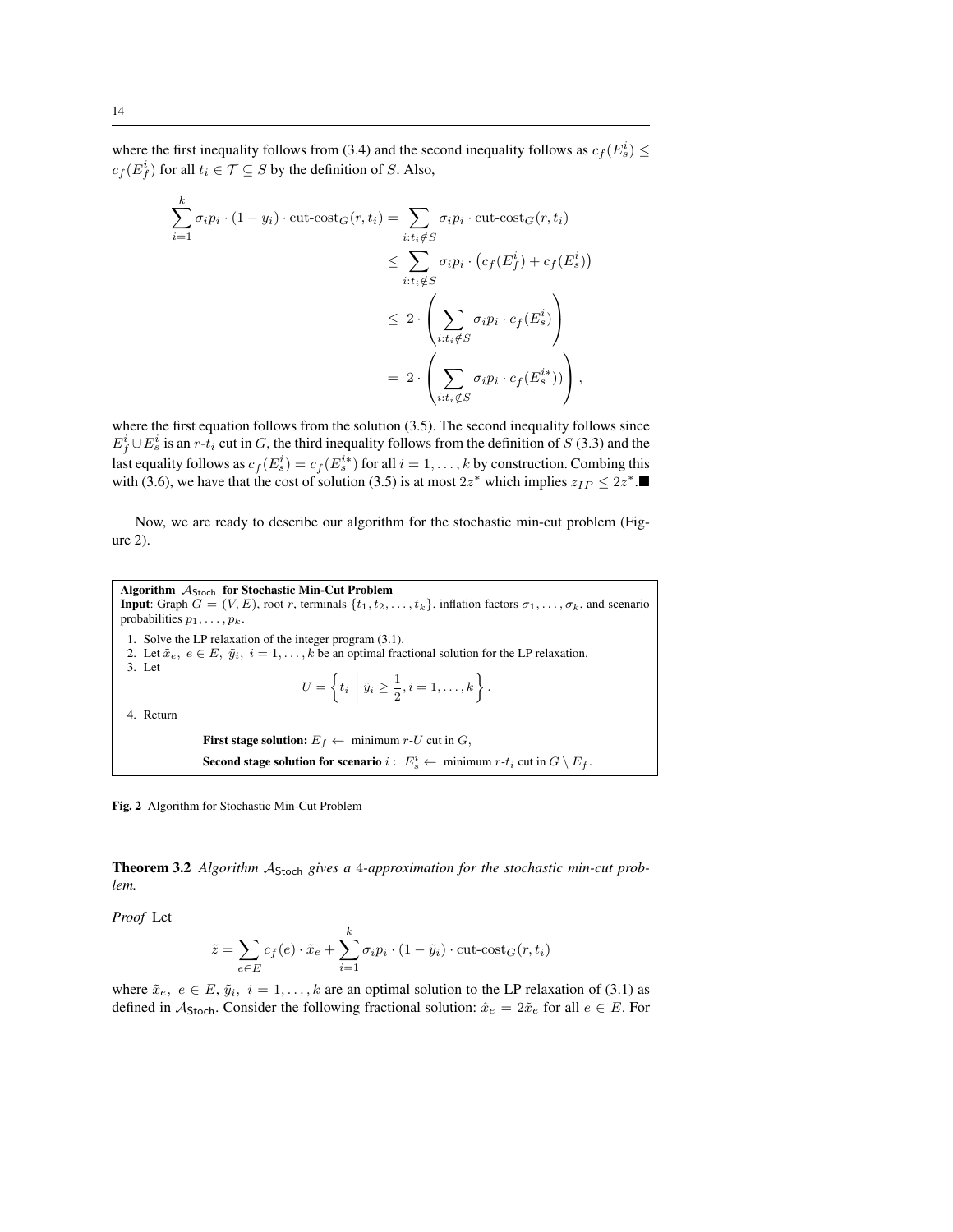all  $t \in U$ ,

$$
\sum_{e \in P} \hat{x}_e \ge 1, \ \forall P \in \mathcal{P}(r, t).
$$

Therefore, the solution,  $\hat{x}$  denotes a fractional  $r$ -U cut in G which implies that

$$
c_f(E_f) \le \sum_{e \in E} c_f(e)\hat{x}_e = 2 \cdot \sum_{e \in E} c_f(e)\tilde{x}_e,\tag{3.7}
$$

since  $E_f$  is a minimum r-U cut in G. Also,

$$
2da \sum_{i=1}^{k} \sigma_i p_i \cdot c_f(E_s^i) = \sum_{i:t_i \notin U} \sigma_i p_i \cdot c_f(E_s^i)
$$
  
\n
$$
\leq \sum_{i:t_i \notin U} \sigma_i p_i \cdot \text{cut-cost}_G(r, t_i)
$$
  
\n
$$
\leq 2 \cdot \left( \sum_{i:t_i \notin U} \sigma_i p_i \cdot (1 - \tilde{y}_i) \cdot \text{cut-cost}_G(r, t_i) \right) \qquad (3.8)
$$
  
\n
$$
\leq 2 \cdot \left( \sum_{i=1}^{k} \sigma_i p_i \cdot (1 - \tilde{y}_i) \cdot \text{cut-cost}_G(r, t_i) \right) \qquad (3.9)
$$

where the first equation follows as  $E_s^i = \emptyset$  for all  $i : t_i \in U$ . The second inequality follows as  $E_s^i$  is a r-t<sub>i</sub> min-cut in  $G \setminus E_f$  and therefore, has cost at most cut-cost $_G(r, t_i)$ , and (3.8) follows since  $\tilde{y}_i < 1/2$  for all  $i : t_i \notin U$ . Therefore,

$$
c_f(E_f) + \sum_{i=1}^k \sigma_i p_i \cdot c_f(E_s^i) \le 2 \cdot \left( \sum_{e \in E} c_f(e) \tilde{x}_e + \sum_{i=1}^k \sigma_i p_i \cdot (1 - \tilde{y}_i) \cdot \text{cut-cost}_G(r, t_i) \right)
$$
  

$$
\le 2 \cdot z_{IP}
$$
  

$$
\le 4z^*,
$$

where the first inequality follows from  $(3.7)$  and  $(3.9)$ . The second inequality follows since  $\tilde{z} \le z_{IP}$  and the last inequality follows from Lemma 3.1.

## 4 Two-stage Robust Shortest Path Problem

In this section, we present an approximation algorithm for the two-stage robust shortest path problem,  $\Pi_{\text{RSP}}$  defined in (1.3) where the goal is to select a set of edges  $E_f$  (first-stage solution) and for each second-stage scenario  $i = 1, \ldots, k$ , edges  $E_s^i$  (second-stage solution) such that  $E_f \cup E_s^i$  contain a path from r to  $t_i$ , and the objective

$$
c_f(E_f) + \max_{i=1}^k \sigma_i \cdot c_f(E_s^i),
$$

is minimized. Note that in the robust min-cut problem, we require that  $E_f \cup E_s^i$  disconnect  $r$  from  $t_i$ .

Our algorithm is based on an approach similar to the robust min-cut problem where we guess the worst-case second-stage cost and select a subset of terminals to connect to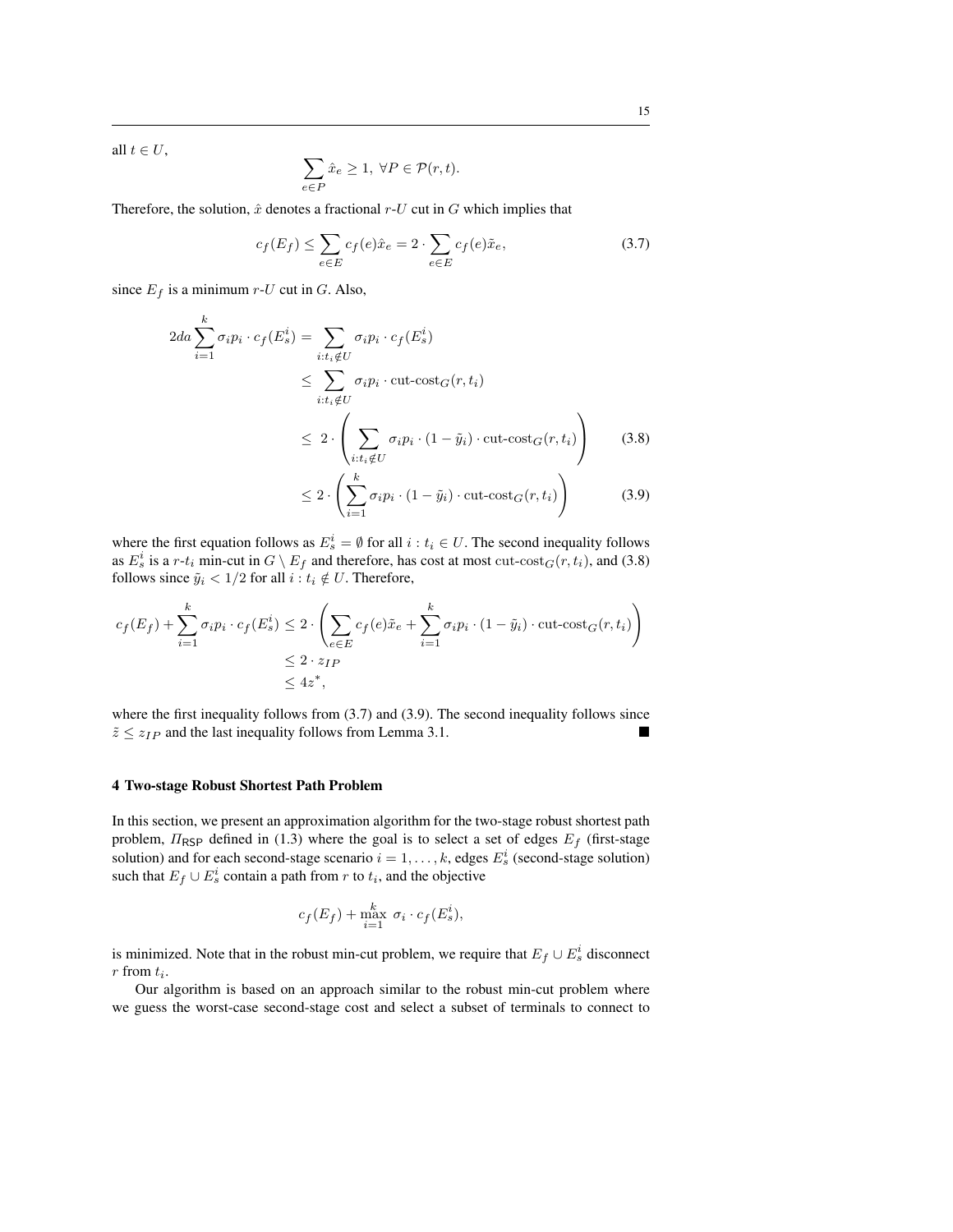the root in an approximate first-stage solution. The second-stage solution for any scenario i is simply a shortest path from terminal  $t_i$  to the first-stage tree. However, there are two significant differences from the robust min-cut problem. In the robust min-cut problem, terminals corresponding to all *costly* scenarios are separated from r in the first-stage, and for every other scenario i, the second-stage solution can independently pay for the  $r-t_i$  mincut in  $G$  without using the first-stage solution. For the robust shortest path problem, however, we need to be more careful in selecting the subset of terminals to be connected to root in the first-stage solution. Moreover, for the remaining scenarios, the second-stage solution can not pay for the complete path from terminal to the root independently. Therefore, we need to analyze the cost of connecting the terminal to the approximate first-stage solution which depends on our particular choice of the first-stage tree. Due to these structural differences, the algorithm and analysis for the robust shortest path problem are significantly different from the robust min-cut problem, even though they are similar in spirit.

Let us introduce some notation before describing the algorithm. Let  $SP(u, v)$  denote the shortest path distance between u and v in G with respect to edge costs  $c_f$ . Let  $E_f^*, E_s^{i*}, i =$  $1, \ldots, k$  be an optimal solution for the robust shortest path problem, and let C be the worstcase second-stage cost, i.e.,

$$
C = \max_{i=1}^{k} \sigma_i \cdot c_f(E_s^{i*}).
$$

We can assume that we know C; there are at most  $k \cdot n$  possible choices we need to explore for C since the worst-case cost is  $\sigma_i \cdot SP(t_i, v)$  for some  $i = 1, \ldots, k$  and  $v \in V$ . For any  $v \in V$ ,  $d \in \mathbb{R}_+$ , let  $B(v, d)$  denote the open ball of radius d around v, i.e.,  $B(v, d)$  ${u \mid \mathsf{SP}(u, v) < d}$ . Hence, for any  $u, v \in V$  we have

$$
B(u, d_u) \cap B(v, d_v) = \emptyset \iff \mathsf{SP}(u, v) \ge d_u + d_v.
$$

We assume that the terminals are ordered in decreasing order of inflation factors, i.e.,

$$
\sigma_1 \geq \sigma_2 \geq \ldots \geq \sigma_k.
$$

Fix  $\alpha = 1.695$  and for all  $i = 1, ..., k$ , let  $d_i = \frac{\alpha \cdot C}{\sigma_i}$ . We define the set of *costly scenarios* as

$$
S' = \{ t_i \in T \mid \mathsf{SP}(r, t_i) > 2 \cdot d_i \}.
$$
 (4.1)

Note that for any scenario such that  $t_i \notin S$ , we can construct a solution in the second stage independently with cost at most  $2\alpha C$ . However, unlike with the minimum-cut problem, we do not compute a low-cost first-stage solution that would be feasible for all costly scenarios  $S'$  (if we did that, we would not be able to bound the first stage cost). Instead we select a subset of terminals,  $S \subseteq S'$  for constructing the first-stage solution as follows: consider terminals  $t_i$  in  $S'$  in non-increasing order of inflation factors,  $\sigma_i$  and include it in S if  $B(t_i, d_i)$ does not intersect with any  $B(t_j, d_j)$  for any  $t_j$  already included in S. We describe our algorithm formally in Figure 3.

We first analyze the cost of the first-stage solution  $E_f$  computed by  $A_{RSP}$  as compared to optimal first-stage solution  $E_f^*$ . In particular, we prove the following lemma.

**Lemma 4.1** *For the first-stage solution*  $E_f$  *computed by*  $A_{RSP}$ *, we have* 

$$
c_f(E_f) \le \frac{\gamma \alpha}{\alpha - 1} \cdot c_f(E_f^*),
$$

*where*  $\gamma$  *is the best approximation factor for the Steiner tree problem.*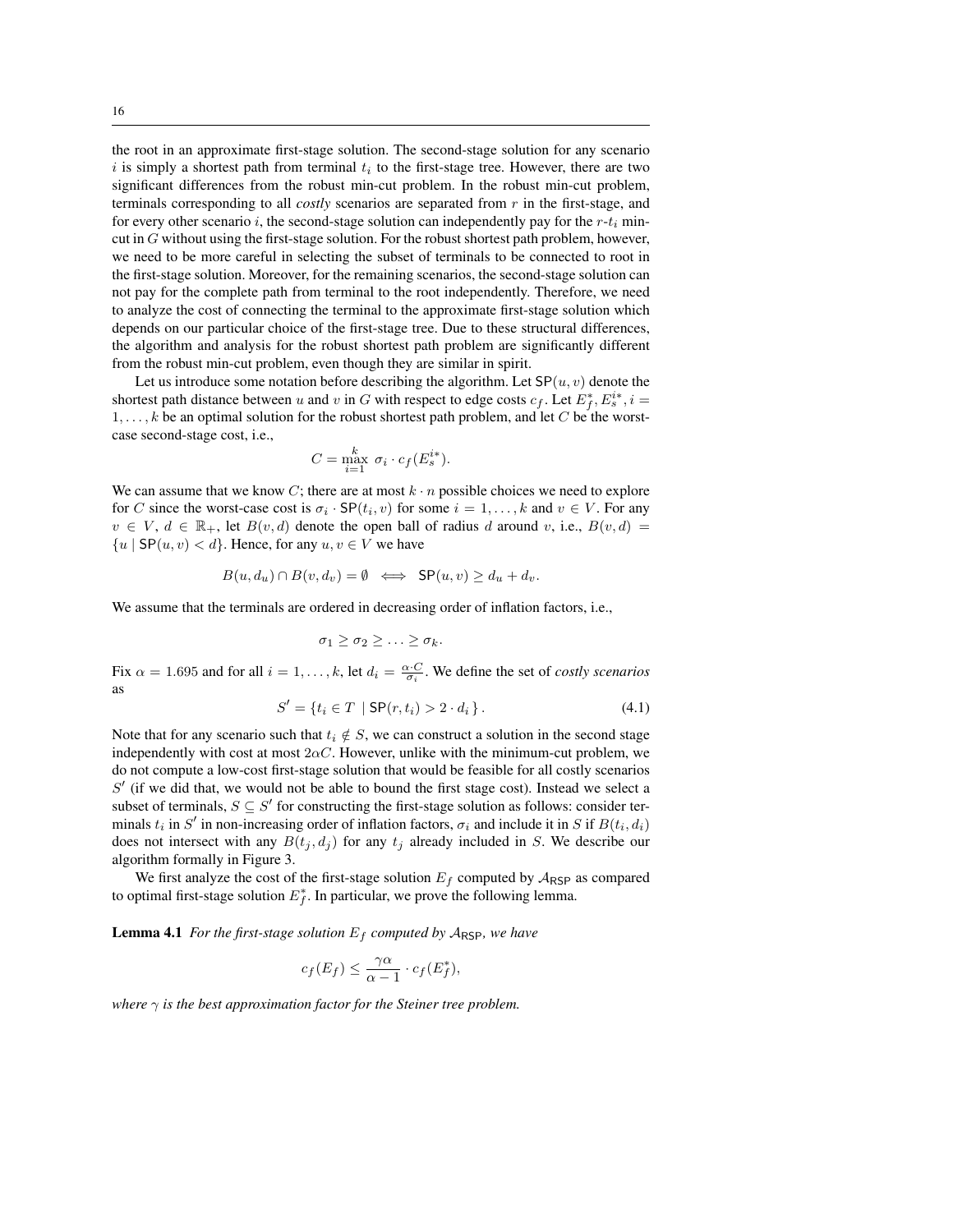### Algorithm  $A_{RSP}$  for Robust Shortest Path problem

**Input:** Graph  $G = (V, E)$ , root r, terminals  $T = \{t_1, t_2, \ldots, t_k\}$ , inflation factors  $\sigma_1 \geq \ldots \geq \sigma_k$ . Let  $\alpha \leftarrow 1.695$  and  $C \leftarrow$  worst-case second-stage cost of an optimal solution. 1. Let  $d_i = \frac{\alpha \cdot C}{\sigma_i}$  for all  $i \in [k]$ , and  $S'$  as defined in (4.1). 2. Initialize  $S \leftarrow \emptyset$ 3. For all  $t_i \in S'$  (considered in non-increasing order of  $\sigma_i$ ) If  $B(t_i, d_i) \cap B(t_j, d_j) = \emptyset$  for all  $t_j \in S$  $S \leftarrow S \cup \{t_i\}.$ 4.  $S \leftarrow S \cup \{r\}.$ 5. First stage solution:  $E_f \leftarrow$  Approximate Steiner tree on S. 6. Second-stage solution:  $E_s^i \leftarrow$  Shortest path from  $t_i$  to  $E_f$ 

Fig. 3 Algorithm for Robust Shortest Path Problem

*Proof* For any  $t_i, t_j \in S$ ,  $B(t_i, d_i) \cap B(t_j, d_j) = \emptyset$  which implies

$$
\mathsf{SP}(t_i, t_j) \ge d_i + d_j.
$$

Consider any Eulerian tour  $T_S$  that contains all the terminals in  $S$ . From the above inequality,

$$
c_f(\mathcal{T}_S) \ge 2 \cdot \sum_{i:t_i \in S} d_i
$$

If we double the edges of an optimal Steiner tree with cost  $St(S)$ , we get an Eulerian tour on  $S$  of cost  $2 \cdot St(S)$  which implies

$$
\mathsf{St}(S) \ge \sum_{i:t_i \in S} d_i. \tag{4.2}
$$

Consider the subgraph defined by edges,  $\hat{E}$  where

$$
\hat{E} = E_f^* \cup \left( \bigcup_{i:t_i \in S} E_s^{i*} \right).
$$

Edges  $\hat{E}$  connect all terminals in S to r and therefore, contains a Steiner tree on S. Therefore,

$$
\mathsf{St}(S) \le c_f(\hat{E}) \le c_f(E_f^*) + \sum_{i:t_i \in S} c_f(E_s^{i*}). \tag{4.3}
$$

.

Also, the worst-case second-stage cost of the optimal solution is  $C$  which implies that for all  $i = 1, \ldots, k$ ,

$$
c_f(E_s^{i*}) \le \frac{C}{\sigma_i} = \frac{1}{\alpha} \cdot \frac{\alpha C}{\sigma_i} = \frac{1}{\alpha} \cdot d_i.
$$
 (4.4)

Now,

$$
c_f(E_f^*) \ge \mathsf{St}(S) - \sum_{i:t_i \in S} c_f(E_s^{i*})
$$
  
 
$$
\ge \mathsf{St}(S) - \sum_{i:t_i \in S} \frac{1}{\alpha} \cdot d_i
$$
 (4.5)

$$
\geq \mathsf{St}(S) - \frac{1}{\alpha} \cdot \mathsf{St}(S) \tag{4.6}
$$

$$
= \left(\frac{\alpha - 1}{\alpha}\right) \cdot \text{St}(S),\tag{4.7}
$$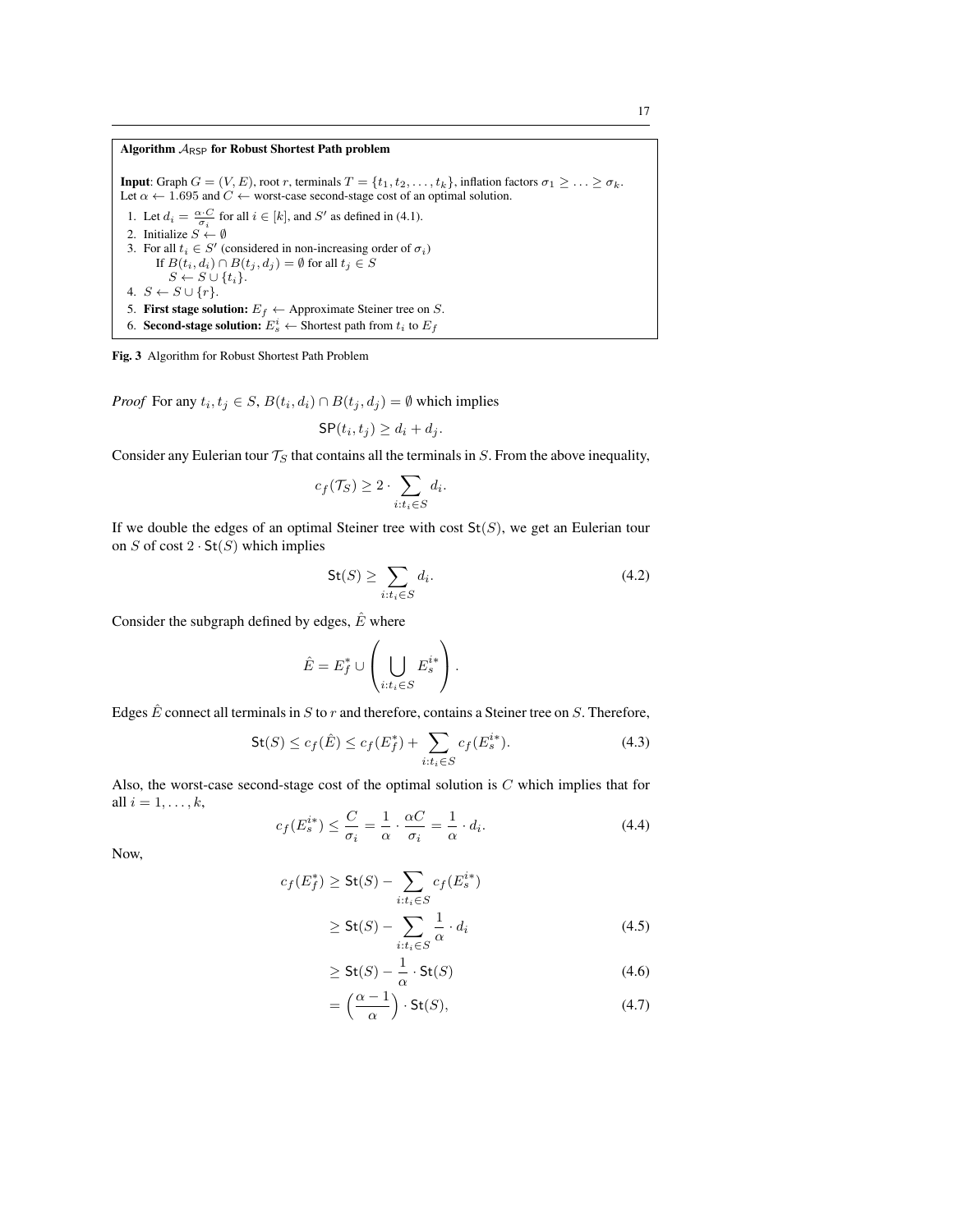where the first inequality follows from  $(4.3)$ . Inequality  $(4.5)$  follows from  $(4.4)$  and inequality (4.6) follows from (4.2). Algorithm  $A_{RSP}$  returns a  $\gamma$ -approximate Steiner tree on S as the first-stage solution,  $E_f$ . Therefore,

$$
c_f(E_f) \le \gamma \cdot \mathsf{St}(S) \le \frac{\gamma \alpha}{\alpha - 1} \cdot c_f(E_f^*),
$$

where the last inequality follows from (4.7).  $\Box$ 

In the next lemma, we analyze the worst-case cost of the second-stage solution.

**Lemma 4.2** For the second-stage solution  $E_s^i$ ,  $i = 1, ..., k$  computed by  $A_{\text{RSP}}$  we have

$$
\max_{i=1}^k \sigma_i \cdot c_f(E_s^i) \le 2\alpha \cdot C.
$$

*Proof* For any  $i = 1, ..., k$ , if terminal  $t_i$  does not belong to S' (defined in (4.1)),

$$
\mathsf{SP}(r, t_i) \le 2 \cdot d_i = \frac{2\alpha C}{\sigma_i} \Rightarrow \sigma_i \cdot c_f(E_s^i) \le 2\alpha \cdot C.
$$

For any terminal  $t_i \in S'$ , it either belongs to  $S \subseteq S'$  or  $S' \setminus S$ . If  $t_i \in S$ , the first-stage solution  $E_f$  connects  $t_i$  to r and  $E_s^i = \emptyset$ . If  $t_i \in S' \setminus S$ , then there exists  $t_j \in S$  such that  $\sigma_j \geq \sigma_i$  and

$$
B(t_i, d_i) \cap B(t_j, d_j) \neq \emptyset
$$

Therefore,

$$
\mathsf{SP}(t_i, t_j) \le d_i + d_j = \frac{\alpha C}{\sigma_i} + \frac{\alpha C}{\sigma_j} \le \frac{2\alpha C}{\sigma_i},
$$

where the last inequality follows as  $\sigma_j \geq \sigma_i$ . Therefore,

$$
\sigma_i \cdot c_f(E_s^i) \le \sigma_i \cdot \mathsf{SP}(t_i, t_j) \le 2\alpha C,
$$

where the first inequality follows from the fact the  $E_s^i$  is the shortest path from  $t_i$  to the first-stage Steiner tree  $E_f$ . Since  $E_f$  contains  $t_j \in S$ , the shortest path distance from  $t_i$  to  $E_f$  is at most the shortest path distance between  $t_i$  and  $t_j$ .

**Theorem 4.3** *Algorithm*  $A_{\text{RSP}}$  *is a*  $(\gamma + 2)$ *-approximation for the robust shortest path problem where*  $\gamma$  *is the best approximation factor for the Steiner tree problem.* 

*Proof* Let  $E_f$ ,  $E_s^i$ ,  $i = 1, ..., k$  denote the solution computed by  $A_{RSP}$  and  $E_f^*, E_s^{i*}, i =$  $1, \ldots, k$  be an optimal solution where the worst-case second-stage cost is C. Consider  $\alpha =$  $\frac{\gamma}{2} + 1$ . From Lemma 4.1, we have that

$$
c_f(E_f) \le \frac{\gamma \alpha}{\alpha - 1} \cdot c_f(E_f^*) = (\gamma + 2) \cdot c_f(E_f^*).
$$

From Lemma 4.2,

$$
\max_{i=1}^k \sigma_i \cdot c_f(E_s^i) \le 2\alpha \cdot C = (\gamma + 2) \cdot C.
$$

Therefore, the objective value of the approximate solution is

$$
c_f(E_f) + \max_{i=1}^k \sigma_i \cdot c_f(E_s^i) \le (\gamma + 2) \cdot (c_f(E_f^*) + C)
$$
  
=  $(\gamma + 2) \cdot (c_f(E_f^*) + \max_{i=1}^k \sigma_i \cdot c_f(E_s^{i*})).$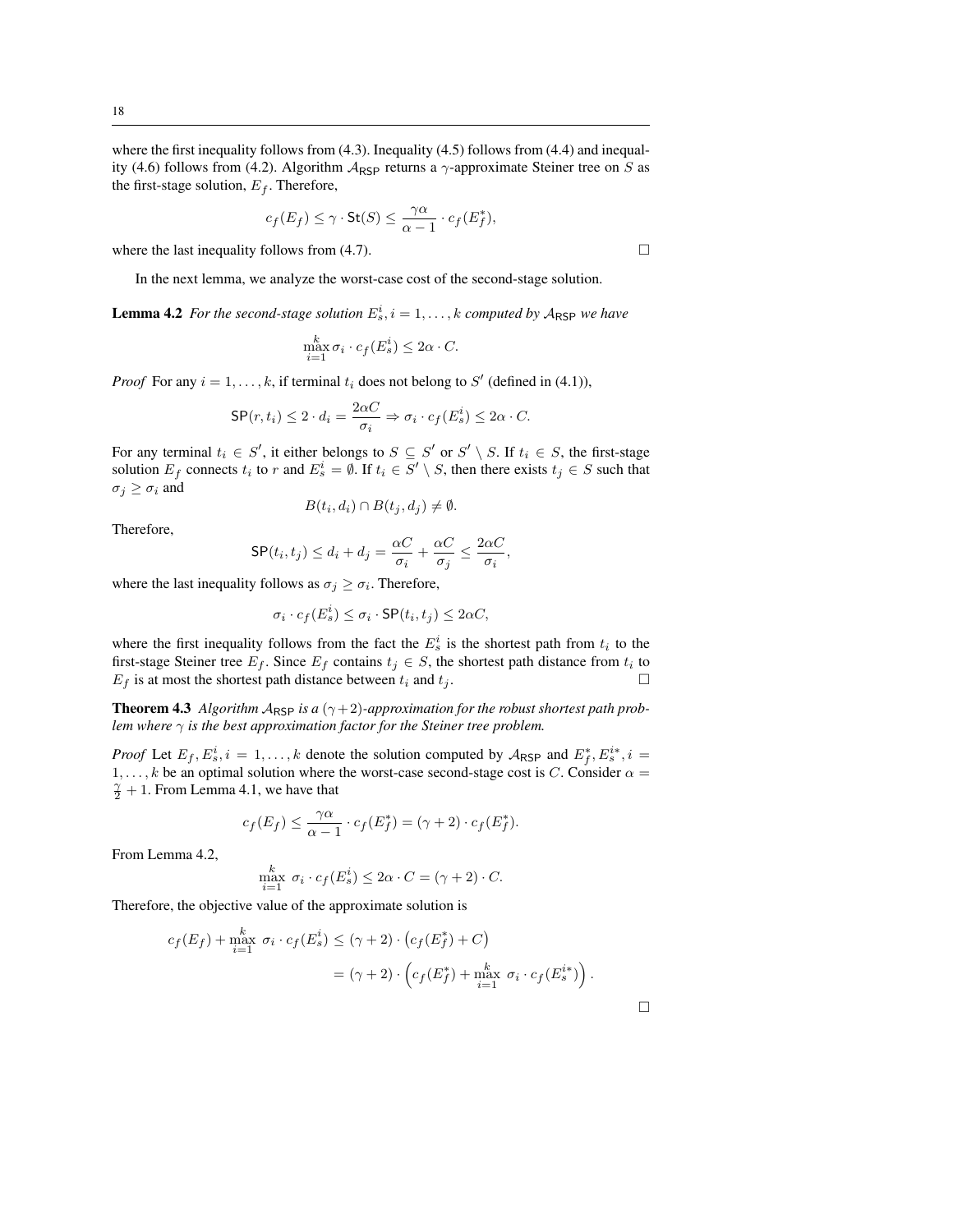For general graphs, the best  $\gamma = 1.39$  is due to Byrka et al. [4]. Thus, we have the following corollary.

Corollary 4.4 *Algorithm* ARSP *gives a* 3.39*-approximation for the robust shortest path problem.*

## 5 Two-stage Stochastic Shortest Path Problem

In this section, we consider the stochastic version of the shortest path problem,  $\Pi_{\text{SSP}}$  defined in (1.4), where the goal is to find a two-stage solution,  $E_f$ ,  $E_s^i$  for all  $i = 1, ..., k$  such that  $E_f \cup E_s^i$  connects  $t_i$  to the root vertex r and the total expected cost,

$$
c_f(E_f) + \sum_{i=1}^k p_i \sigma_i \cdot c_f(E_s^i),
$$

is minimized.

In the robust version of the problem, the objective value depends only on the worstcase cost over all scenarios in the second-stage. Therefore, the algorithm is able to select a subset of terminals to connect to the root in the first-stage based on a guess for the worst-case second-stage cost. Since it can take only  $k \cdot n$  possible values, the algorithm needs to try only a small number of values. However, in the stochastic version, the objective value depends on the total expected second-stage costs over all the scenarios. Therefore, the knowledge of the worst-case second-stage cost or even the total expected cost does not allow us to select a subset of scenarios to connect in the first-stage. However, we show that we can exploit an optimal fractional solution of the natural LP formulation for the problem to select a subset of scenarios whose terminals can be connected to the root in the first-stage and the expected cost in the second-stage is small.

Let us first formulate the stochastic shortest problem as a 0-1 program. For each edge  $e \in E$ , let  $x_e \in \{0, 1\}$  denote whether e is selected in the first-stage or not. Also, for all  $i = 1, \ldots, k$ , let  $y_e^i \in \{0, 1\}$  denote whether e is selected in the second-stage or not for the scenario i. For any  $U \subsetneq V$ , let  $\delta(U)$  denote the set of edges leaving U, i.e., exactly one end point of the edge belongs to U. Now, we can formulate the stochastic shortest path problem as follows.

$$
\begin{aligned}\n\text{OPT} &= \min \sum_{e \in E} c_f(e) \cdot x_e + \sum_{i=1}^k p_i \sigma_i \cdot \sum_{e \in E} c_f(e) \cdot y_e^i \\
&\sum_{e \in \delta(U)} (x_e + y_e^i) \ge 1, \ \forall i \in [k], \ \forall U \subseteq V : t_i \in U, r \notin U \\
&x_e \in \{0, 1\}, \ \forall e \in E \\
y_e^i \in \{0, 1\}, \ \forall e \in E, \forall i = 1 \in [k].\n\end{aligned} \tag{5.1}
$$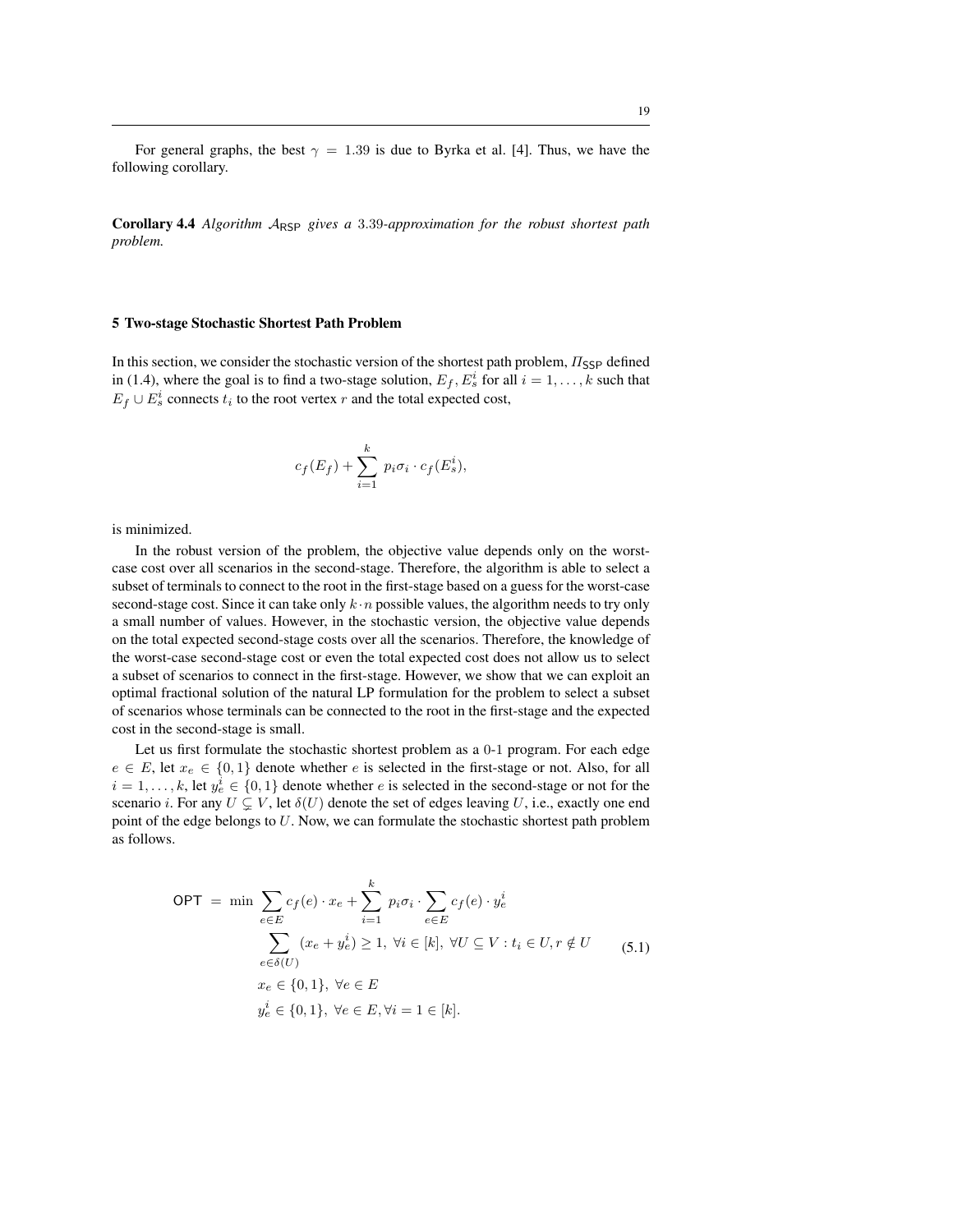We consider the LP relaxation of (5.1) where we relax the integrality constraints on  $x_e, y_e^i$ for all  $e \in E, i \in [k]$ .

$$
z_{\text{SSP}}^{\text{LP}} = \min \sum_{e \in E} c_f(e) \cdot x_e + \sum_{i=1}^k p_i \sigma_i \cdot \sum_{e \in E} c_f(e) \cdot y_e^i
$$
  

$$
\sum_{e \in \delta(U)} (x_e + y_e^i) \ge 1, \ \forall i \in [k], \ \forall U \subseteq V : t_i \in U, r \notin U
$$
  

$$
x_e \ge 0 \ \forall e \in E
$$
  

$$
y_e^i \ge 0, \ \forall e \in E, \forall i = 1 \in [k].
$$
 (5.2)

Note that the above LP has exponentially many constraints but the separation problem and therefore, the optimization problem can be solved in polynomial time. The separation problem is the following: given a solution  $x_e, y_e^i$  for all  $e \in E$ ,  $i \in [k]$ , we need to decide whether the cut-constraints are satisfied for all  $i = 1, \ldots, k$ . For each  $i = 1, \ldots, k$ , consider edge costs  $c^i : E \to \mathbb{R}_+$  where  $c^i(e) = x_e + y_e^i$  for all  $e \in E$ . Compute

 $\theta_i := r - t_i$  min-cut in graph G with respect to edge costs  $c^i$ .

Then the solution is feasible if and only if  $\theta_i \geq 1$  for all  $i \in [k]$ . If for some scenario i,  $\theta_i$  < 1, the corresponding cut gives a violated inequality.

Let  $x_e^*, y_e^{i*}$  for  $e \in E, i \in [k]$  be an optimal LP solution for (5.2). Let  $\alpha = 3.39$ , and

$$
d_i = \alpha \cdot \sum_{e \in E} c_f(e) \cdot y_e^{i*}, \ \forall i = 1, \dots, k. \tag{5.3}
$$

We assume that the terminals are ordered in non-decreasing order of  $d_i$ , i.e.,

$$
d_1 \leq d_2 \leq \ldots \leq d_k.
$$

As earlier, for any  $u, v \in V$ ,  $\mathsf{SP}(u, v)$  denotes the shortest path distance between u and v in  $G, B(v, d)$  denotes a ball of radius  $d \in \mathbb{R}_+$  around v, and

$$
B(u, d_u) \cap B(v, d_v) = \emptyset \iff \mathsf{SP}(u, v) \ge d_u + d_v.
$$

We incrementally construct a subset  $S \subseteq T$  of terminals that are connected to r in a firststage solution. We consider each terminal  $t_i$  in non-decreasing order of  $d_i$ , and include it in S if  $B(t_i, d_i)$  does not intersect with  $B(t_j, d_j)$  for any  $t_j$  that already belongs to S. We describe our algorithm formally in Figure 4.

We first analyze the cost of the first-stage solution  $E_f$  computed by  $A_{\text{SSP}}$ . In particular, we prove the following lemma.

**Lemma 5.1** Let  $x_e^*, y_e^{i*}$  for all  $e \in E$ ,  $i \in [k]$  be an optimal LP solution for (5.2), and  $E_f$ *be the first-stage solution computed by Assp. Then* 

$$
c_f(E_f) \le \left(\frac{2\gamma\alpha}{\alpha - 2}\right) \cdot \sum_{e \in E} c_f(e) \cdot x_e^*,
$$

*where*  $\gamma$  *is the best approximation factor for the Steiner tree problem.*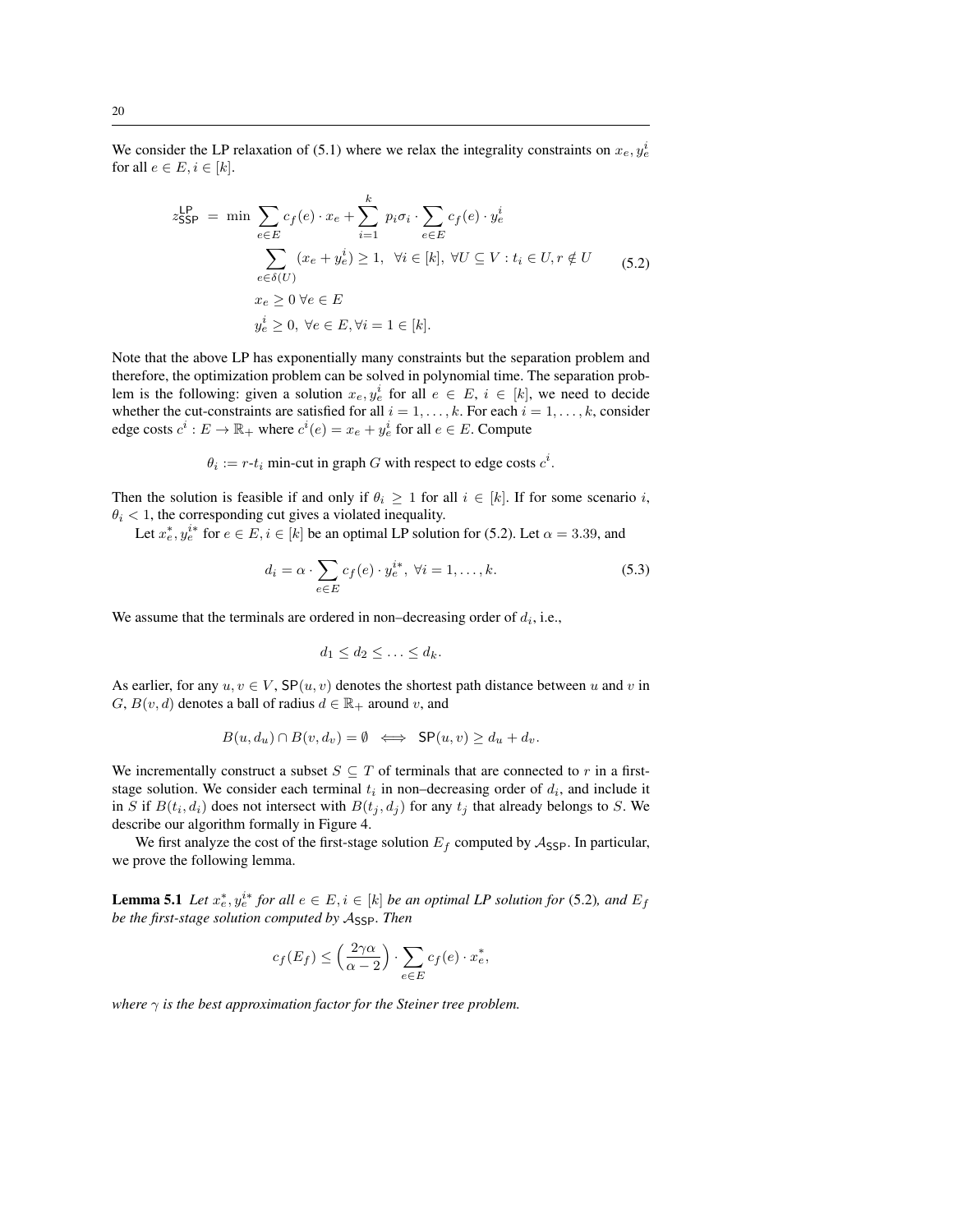Algorithm,  $A_{\text{SSP}}$  for Stochastic Shortest Path problem **Input:**  $G = (V, E)$ , root  $r, T = \{t_1, t_2, \ldots, t_k\}, \sigma_1, \ldots, \sigma_k, p_1, \ldots, p_k.$ Let  $\alpha \leftarrow 3.39$ . 1. Solve LP (5.2) and let  $x_e^*, y_e^{i*}, e \in E, i \in [k]$  be an optimal solution. 2. For all  $i = 1, \ldots, k$ , let  $d_i = \alpha \cdot \sum_{e \in E} c_f(e) \cdot y_e^{i*}$ . 3. Reorder the terminals in non–decreasing order of  $d_i$ . 4. Initialize  $S \leftarrow \emptyset$ 5. For all  $i = 1$  to  $k$ If  $B(t_i, d_i) \cap B(t_j, d_j) = \emptyset$  for all  $t_j \in S$  $S \leftarrow S \cup \{t_i\}.$ 6.  $S \leftarrow S \cup \{r\}.$ 7. First stage solution:  $E_f \leftarrow$  Approximate Steiner tree on S. 8. Second-stage solution:  $E_s^i \leftarrow$  Shortest path from  $t_i$  to  $E_f$ 

Fig. 4 Algorithm for Stochastic Shortest Path Problem

*Proof* Using an argument similar to the proof of Lemma 4.1, we can show that

$$
\mathsf{St}(S) \ge \sum_{i:t_i \in S} d_i = \sum_{i:t_i \in S} \alpha \cdot \sum_{e \in E} c_f(e) \cdot y_e^{i*},\tag{5.4}
$$

where  $St(S)$  denotes the cost of optimal Steiner tree on S. By construction  $B(t_i, d_i) \cap$  $B(t_j, d_j) = \emptyset$  for any  $t_i, t_j \in S$  which implies

$$
\mathsf{SP}(t_i, t_j) \ge d_i + d_j.
$$

If we double the edges of an optimal Steiner tree with cost  $St(S)$ , we get an Eulerian tour on S of cost  $2 \cdot St(S)$  which implies (5.4).

Consider the following fractional solution,

$$
z_e = x_e^* + \sum_{i:t_i \in S} y_e^{i*}, \ \forall e \in E.
$$

We claim that  $z_e, e \in E$  is a feasible solution for the Steiner tree LP on terminals S. Consider any  $U \subseteq V$  that separates terminals in S, i.e.,  $S \cap U \neq \emptyset$  and  $S \setminus U \neq \emptyset$ . It is easy to observe that  $z_e, e \in E$  satisfies the cut inequality corresponding to U. Since U separates terminals in S, U must separate some terminal, say  $t_i \in S$  from r. Therefore,

$$
\sum_{e \in \delta(U)} z_e = \sum_{e \in \delta(U)} \left( x_e^* + \sum_{i:t_i \in S} y_e^{i*} \right)
$$
  
\n
$$
\geq \sum_{e \in \delta(U)} x_e^* + y_e^{j*}
$$
  
\n
$$
\geq 1,
$$

where the last inequality follows since  $x_e^*, y_e^{i*}, e \in E, i \in [k]$  is feasible for (5.2). From Agarwal et al. [1] and Goemans and Williamson [8], we know that

$$
\mathsf{St}(S) \le 2 \cdot \sum_{e \in E} c_f(e) \cdot z_e = 2 \cdot \left( \sum_{e \in E} c_f(e) \cdot x_e^* + \sum_{i: t_i \in S} \sum_{e \in E} c_f(e) \cdot y_e^{i*} \right). \tag{5.5}
$$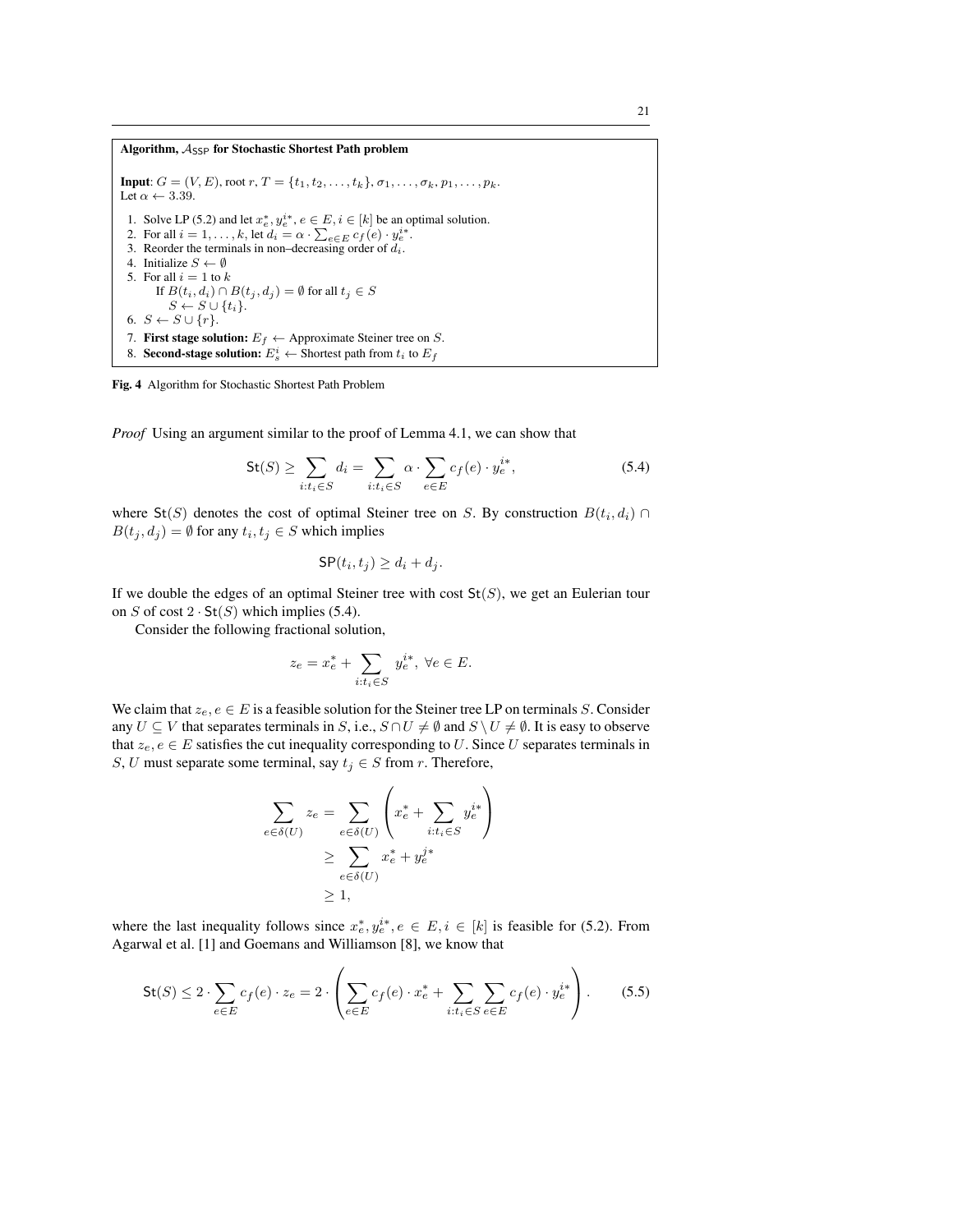Therefore,

$$
\sum_{e \in E} c_f(e) \cdot x_e^* \ge \frac{1}{2} \cdot \text{St}(S) - \sum_{i:t_i \in S} \sum_{e \in E} c_f(e) \cdot y_e^{i*}
$$

$$
\ge \frac{1}{2} \cdot \text{St}(S) - \frac{1}{\alpha} \cdot \text{St}(S)
$$

$$
= \left(\frac{\alpha - 2}{2\alpha}\right) \cdot \text{St}(S),
$$
(5.6)

where (5.6) follows from (5.4). Algorithm  $A_{\text{SSP}}$  returns a  $\gamma$ -approximate Steiner tree on S as the first-stage solution,  $E_f$ . Therefore,

$$
c_f(E_f) \le \gamma \cdot \mathsf{St}(S) \le \left(\frac{2\gamma\alpha}{\alpha - 2}\right) \cdot \sum_{e \in E} c_f(e) \cdot x_e^*,
$$

where the last inequality follows from  $(5.6)$ .

In the next lemma, we analyze the expected second-stage cost. In particular, we prove the following.

**Lemma 5.2** Let  $E^i_s$  denote the second-stage solution for scenario  $i = 1, \ldots, k$  computed by ASSP*. Then*

$$
\sum_{i=1}^{k} p_i \sigma_i \cdot c_f(E_s^i) \leq 2\alpha \cdot \left(\sum_{i=1}^{k} p_i \sigma_i \cdot \sum_{e \in E} c_f(e) y_e^{i*}\right).
$$

*Proof* For any  $i = 1, ..., k$ , if terminal  $t_i \in S$ ,  $t_i$  is connected to r in the first-stage and  $E_s^i$  =  $\emptyset$ . If  $t_i \notin S$ , then there exist some  $t_j \in S$  with  $d_j \leq d_i$  such that  $B(t_i, d_i) \cap B(t_j, d_j) \neq \emptyset$ which implies

$$
\mathsf{SP}(t_i, t_j) \le d_i + d_j \le 2d_i.
$$

The second stage solution,  $E_s^i$  for scenario i is a shortest path from  $t_i$  to the first-stage Steiner tree  $E_f$  that contains  $t_j$ . Therefore,

$$
c_f(E_s^i) \le \mathsf{SP}(t_i, t_j) \le 2d_i,\tag{5.7}
$$

Now,

$$
\sum_{i=1}^{k} p_i \sigma_i \cdot c_f(E_s^i) = \sum_{i:t_i \notin S} p_i \sigma_i \cdot c_f(E_s^i)
$$
\n
$$
\leq \sum_{i:t_i \notin S} p_i \sigma_i \cdot (2d_i)
$$
\n
$$
= 2\alpha \cdot \left( \sum_{i:t_i \notin S} p_i \sigma_i \cdot \sum_{e \in E} c_f(e) y_e^{i*} \right)
$$
\n
$$
\leq 2\alpha \cdot \left( \sum_{i=1}^{k} p_i \sigma_i \cdot \sum_{e \in E} c_f(e) y_e^{i*} \right),
$$
\n(5.8)

where (5.8) follows from (5.7).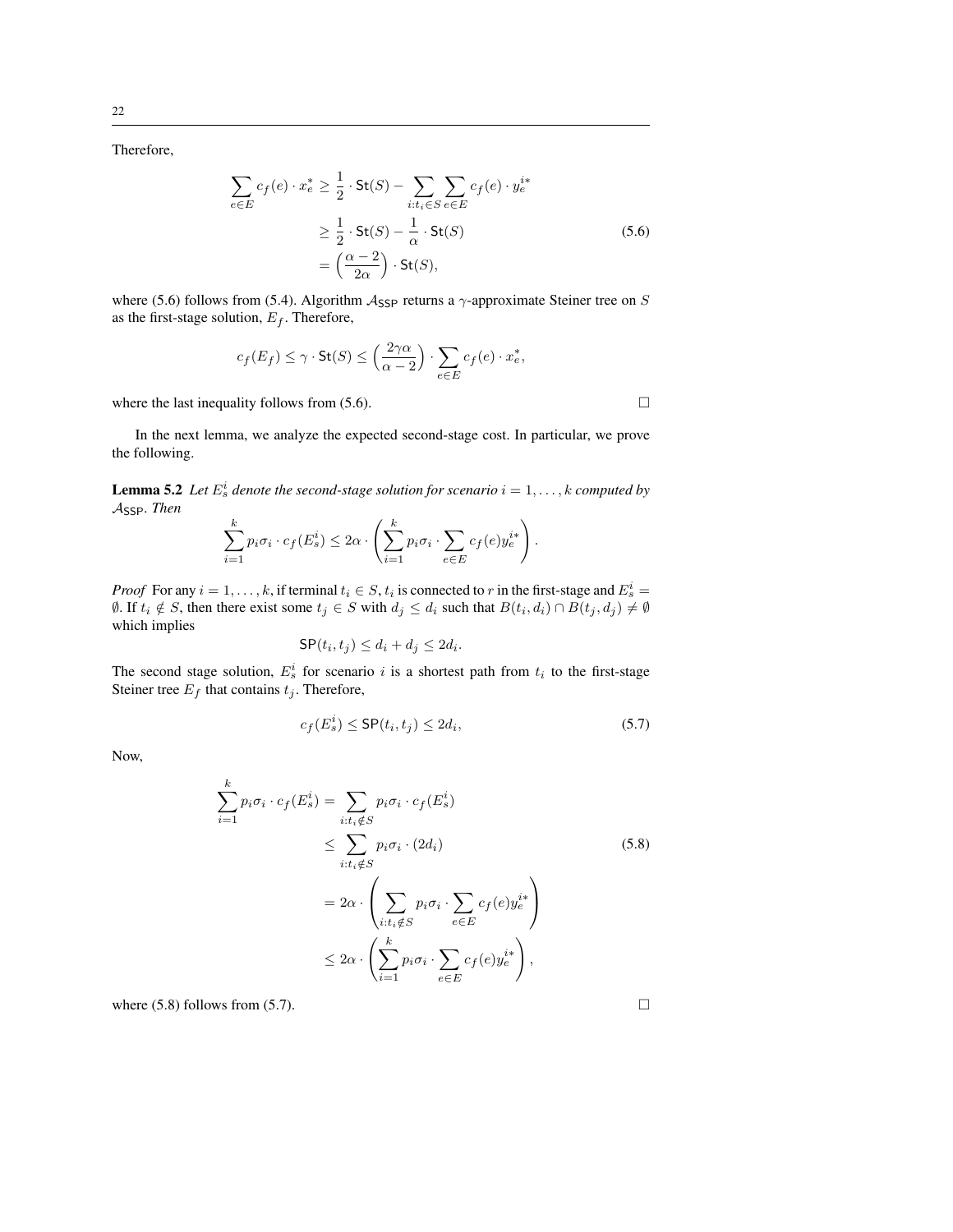**Theorem 5.3** *Algorithm*  $A_{\text{SSP}}$  *is a*  $2(\gamma + 2)$ *-approximation for the stochastic shortest path problem where*  $\gamma$  *is the best approximation factor for the Steiner tree problem.* 

*Proof* Let  $E_f$ ,  $E_s^i$ ,  $i = 1, ..., k$  be the solution computed by  $A_{\text{SSP}}$  and  $x_e^*, y_e^{i*}$  for all  $e \in$  $E, i \in [k]$  be an optimal solution LP solution for (5.2). Consider  $\alpha = \gamma + 2$ . From Lemma 5.1, we have

$$
c_f(E_f) \le \left(\frac{2\gamma\alpha}{\alpha - 1}\right) \cdot \sum_{e \in E} c_f(e) \cdot x_e^*,
$$

and from Lemma 5.2,

$$
\sum_{i=1}^{k} p_i \sigma_i \cdot c_f(E_s^i) \leq 2\alpha \cdot \left(\sum_{i=1}^{k} p_i \sigma_i \cdot \sum_{e \in E} c_f(e) y_e^{i*}\right).
$$

Therefore, the objective value of the approximate solution is

$$
c_f(E_f) + \sum_{i=1}^k p_i \sigma_i \cdot c_f(E_s^i) \le \frac{2\gamma\alpha}{\alpha - 1} \cdot \left(\sum_{e \in E} c_f(e)x_e^*\right) + 2\alpha \cdot \left(\sum_{i=1}^k p_i \sigma_i \cdot \sum_{e \in E} c_f(e)y_e^{i*}\right)
$$
  

$$
\le 2(\gamma + 2) \cdot \left(\sum_{e \in E} c_f(e) \cdot x_e^* + \sum_{i=1}^k p_i \sigma_i \cdot \sum_{e \in E} c_f(e)y_e^{i*}\right)
$$
  

$$
= 2(\gamma + 2) \cdot z_{\text{SSP}}^{1\text{P}}
$$
  

$$
\le 2(\gamma + 2) \cdot \text{OPT}.
$$

where the last inequality follows as  $z_{\text{SSP}}^{\text{LP}} \leq \text{OPT}$ .

For general graphs, the best  $\gamma = 1.39$  is due to Byrka et al. [4]. Thus, we have the following corollary.

Corollary 5.4 *Algorithm A<sub>SSP</sub> gives a* 6.78-*approximation for the stochastic shortest path problem.*

## 6 Conclusions

In this paper, we present improved approximations for the robust and stochastic min-cut and shortest path problems. In particular, we give a 2-approximation and 4-approximation for the robust and stochastic min-cut problems respectively, and 3.39-approximation and 6.78-approximation for the robust and stochastic shortest path problems respectively. Our algorithms for the robust versions of the problem are based on a guess and prune strategy, namely, we guess the worst-case second-stage cost of an optimal solution and use it to select (or prune) a subset of costly scenarios that are completely satisfied in the first-stage. The algorithms for both the robust min-cut and robust shortest path problem utilize a crucial property of the robust objective: the objective value depends only on the worst-case cost in the second-stage, and therefore, each scenario can pay up to the worst-case cost in the second-stage. This property allow us to use the guess and prune strategy for the robust problems.

For the stochastic versions, the objective is to minimize the total expected cost and not the worst-case cost. Therefore, the guess and prune algorithms do not directly apply